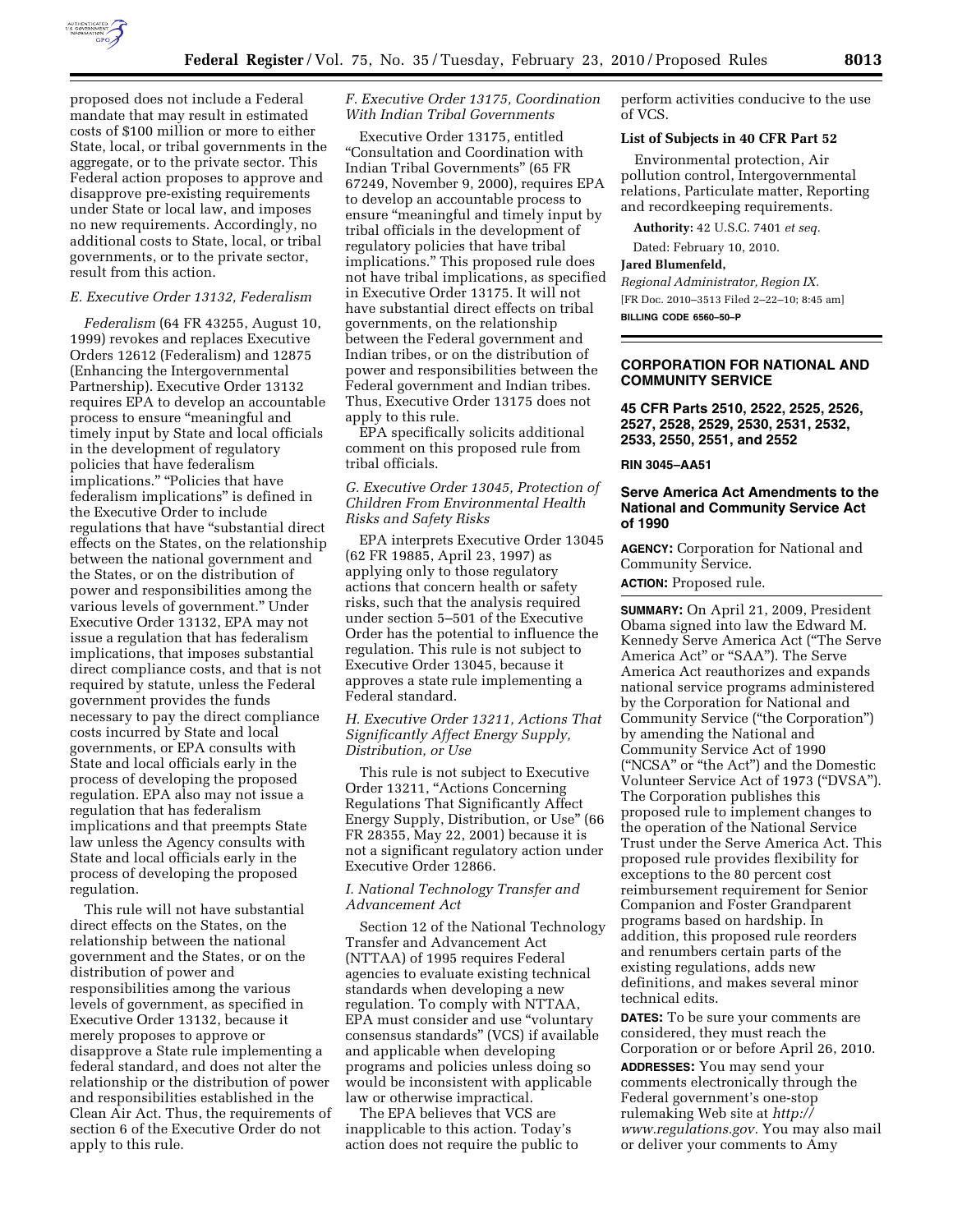Borgstrom, Docket Manager, Corporation for National and Community Service, 1201 New York Ave., NW., Washington, DC 20525. Members of the public may review copies of all communications received on this rulemaking at *http:// www.regulations.gov* or at the Corporation's Washington, DC headquarters.

#### **FOR FURTHER INFORMATION CONTACT:**

Amy Borgstrom, Docket Manager, Corporation for National and Community Service, *aborgstrom@cns.gov,* TDD 606–3472. Persons with visual impairments may request this rule in an alternate format. **SUPPLEMENTARY INFORMATION:** 

### **I. Invitation To Comment**

We invite you to submit comments about these proposed regulations. To ensure that your comments have maximum value in helping us develop the final regulations, we urge you to identify clearly the specific section or sections of the proposed regulations that each comment addresses and to arrange your comments in the same order as the proposed regulations. During and after the comment period, you may inspect all public comments about these proposed regulations on *http:// www.regulations.gov* or by contacting the Docket Manager listed in this notice.

### *Assistance to Individuals With Disabilities in Reviewing the Rulemaking Record*

On request, we will supply an appropriate aid, such as a reader or print magnifier, to an individual with a disability who needs assistance to review the comments or other documents in the public rulemaking record for these proposed regulations. If you want to schedule an appointment for this type of aid, please contact Amy Borgstrom, Docket Manager, Corporation for National and Community Service, *aborgstrom@cns.gov,* TDD 606–3472.

### **II. Background**

On April 21, 2009, President Obama signed into law the Edward M. Kennedy Serve America Act (Serve America Act). The Serve America Act reauthorizes and expands national service programs administered by the Corporation by amending the NCSA and DVSA. The Corporation engages four million Americans in service each year, including approximately 75,000 AmeriCorps members, 492,000 Senior Corps Volunteers, 1.1 million Learn and Serve America students, and 2.2 million additional community volunteers

mobilized and managed through agency programs.

Section 6101 of the Serve America Act authorizes the Chief Executive Officer of the Corporation to issue such regulations as may be necessary to carry out the amendments required under the Act. To fulfill that responsibility, on September 10, 2009, the Corporation issued an interim final rule to implement time-sensitive changes to the Corporation's AmeriCorps State and National, Senior Corps, and Learn and Serve America program regulations. (74 FR 46495). The changes resulting from the interim final rule were required as a result of amendments to the NCSA and DVSA by the Serve America Act, which took effect for most purposes on October 1, 2009.

In that rule, we stated our intention to engage in full notice and comment rulemaking to implement those amendments mandated by the Serve America Act that did not require immediate regulatory action. This rule primarily proposes amendments and additions to existing regulations regarding the National Service Trust, including limitations on education award receipt, the available uses of education awards, eligibility to receive an education award, eligibility to transfer an education award, and the amount of an education award. This proposed rule also addresses the limitation on the number of terms an individual may serve in an AmeriCorps State and National program. The proposed rule allows flexibility in managing match requirements for Senior Companion and Foster Grandparent programs facing hardship. Finally, this rule makes several technical corrections inadvertently omitted from the interim final rule, including an amendment to the provision on pre-approval of Subtitle C formula programs, amendments to the AmeriCorps State and National selection criteria, and an amendment to include a reference to the Department of Education's new Public Service Loan Forgiveness Program. An overview of specific changes for each program is set out below.

# **III. Proposed Rule**

# *Definitions (§§ 2510.20, 2525.20)*

The National Service Trust is an account in the U.S. Treasury authorized to disburse education awards to national service participants. Prior to passage of the Serve America Act, the Corporation was authorized to disburse one type of education award from the National Service Trust—a national service education award, also known as a Segal

AmeriCorps education award, available upon successful completion of a term of service in an approved AmeriCorps position. An ''approved AmeriCorps position'' is one of the positions described in Sec. 123 of the Act, including a position in AmeriCorps State and National, AmeriCorps NCCC, AmeriCorps VISTA, and the newly authorized ServeAmerica Fellowship program.

The Serve America Act authorizes two new types of education awards: (1) A Silver Scholar education award of \$1,000, available upon successful completion of a term of service in an approved Silver Scholar position; and (2) a Summer of Service education award of between \$500 and \$750, available upon successful completion of a term of service in an approved Summer of Service position. To align with the amended statute, this proposed rule amends § 2525.20 by adding three separate definitions for "AmeriCorps education award," "Silver Scholar education award," and "Summer of Service education award.''

Each of these awards is based upon successful completion of a term of service in an approved position. For a position of any type to be considered ''approved,'' the Corporation must have agreed to provide a corresponding education award upon successful completion of a term of service in that position. This proposed rule amends § 2510.20 by adding definitions to clarify that in order for a Summer of Service or Silver Scholar position to be considered approved, it must be approved by the Corporation for the receipt of a Silver Scholar or Summer of Service education award, respectively.

There are different service requirements for each type of education award. A term of service in an approved AmeriCorps position is for at least 1,700 hours during a period of not more than one year, with options for part-time or reduced part-time terms of service, as defined in § 2522.220, for AmeriCorps State and National members. A term of service in an approved Silver Scholar position must be for at least 350 hours during a period of one year. A term of service in an approved Summer of Service position must be for at least 100 hours "during the summer months." To clarify that what constitutes a term of service will vary depending upon the program, this proposed rule amends the definition of "term of service" in § 2525.20 to align with the NCSA by providing separate descriptions for terms of service in approved AmeriCorps, Silver Scholar, and Summer of Service positions.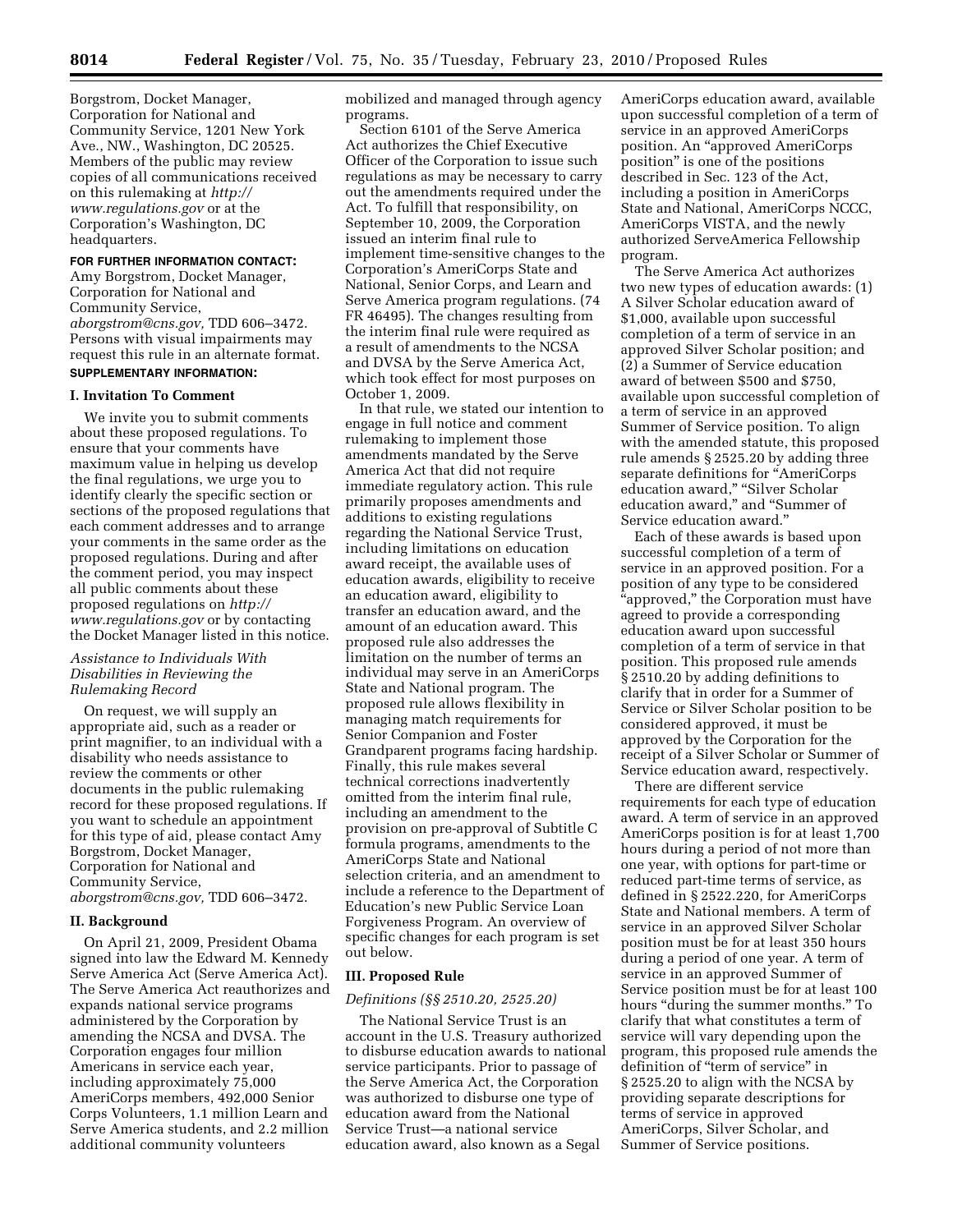As stated above, a Summer of Service education award will generally be \$500. However, the NCSA authorizes the Corporation to establish a Summer of Service award of \$750 for "economically disadvantaged youth.'' The Corporation proposes in this rule to define ''economically disadvantaged youth'' for the purposes of the larger Summer of Service education award as a child who is eligible for a free lunch and breakfast under the Richard B. Russell National School Lunch Act. This proposed rule amends § 2525.20 to add this definition.

# *Eligibility To Receive an Education Award (§ 2526.10)*

The Serve America Act created two new types of education awards: Silver Scholar education awards and Summer of Service education awards, for \$1000 and \$500 respectively, available upon successful completion of an approved Silver Scholar or Summer of Service position. This proposed rule amends § 2526.10 to include individuals who successfully complete terms of service in approved Silver Scholar or Summer of positions as eligible to receive an education award from the National Service Trust.

Previously, the list of eligibility criteria to receive an education award in § 2526.10 has reflected the eligibility criteria to serve in AmeriCorps State and National, AmeriCorps NCCC, and AmeriCorps VISTA, including age and education criteria that would necessarily exclude individuals in Summer of Service positions, which are available for ''youth who will be enrolled in any of grades 6 through 12 at the end of the summer'' (42 U.S.C.  $12563(c)(8)$ ). To align with the amended statute, this proposed rule amends § 2526.10 to defer to the eligibility criteria of individual programs for program-specific criteria.

Under the proposed rule, for an individual to be eligible to receive an education award, the organization responsible for the individual's supervision must certify: (1) That the individual met the applicable eligibility requirements for the approved national service position, approved Silver Scholar position, or approved Summer of Service position, as appropriate; (2) that the individual successfully completed the term of service in the AmeriCorps, Silver Scholar, or Summer of Service program; and (3) that the individual is a citizen, national, or lawful permanent resident alien of the United States.

# *Successful Completion of a Term of Service (§ 2526.15)*

Sec. 146 of the NCSA directs the Corporation to determine a process by which an organization responsible for the supervision of a national service participant may determine whether the participant successfully completed a term of service. This proposed rule adds a new § 2526.15 specifying the process for determining whether an individual successfully completed a term of service for the purposes of receiving an education award from the National Service Trust. Under this rule, organizations supervising AmeriCorps State and National participants would continue to use the existing process detailed at § 2522.220(d). For all other programs, the organization would be required to conduct an end-of-term evaluation for each participant to determine whether: (1) The individual completed the required number of service hours for the respective term of service; (2) the individual performed satisfactorily on assignments, tasks, or projects; and (3) the individual met any other performance criteria as communicated to the member by the organization. What is considered ''satisfactory performance'' is within the discretion of the program. While the Corporation encourages programs to keep records of end-of-term evaluations of member performance for their own purposes, for the purpose of this requirement certification that an individual did or did not successfully complete a term of service will be deemed to incorporate an end-of-term evaluation. A certification will not, however, suffice as documentation of hours served.

# *Release for Compelling Personal Circumstances (§§ 2526.20–25)*

Sec. 147 of the NCSA authorizes the Corporation to make education awards in five different amount categories: (1) An amount for successful completion of a full-time approved national service position; (2) an amount for successful completion of a part-time approved national service position; (3) an amount for partial completion of service, available upon release for compelling personal circumstances from an approved national service position; (4) an amount for a Silver Scholar education award for successful completion of an approved Silver Scholar position; and (5) an amount for a Summer of Service education award for successful completion of an approved Summer of Service position. Partial awards are described only in the context of release for compelling

personal circumstances from an *approved national service position.* In describing types of service positions in Sec. 146, the Act distinguishes between *approved national service positions*  (which are described in Sec. 123 to include AmeriCorps State and National, AmeriCorps VISTA, AmeriCorps NCCC, and ServeAmerica Fellows), *approved Silver Scholar positions,* and *approved Summer of Service positions,* and does not provide for a pro-rated award for a release for compelling personal circumstances from an approved Silver Scholar or Summer of Service position. In summary, there is no authority for a partial award for a release for compelling personal circumstances from a Silver Scholar or Summer of Service position.

This proposed rule amends § 2526.20 and adds a new § 2526.25 to clarify that partial awards will not be available for individuals who are released early from Silver Scholar or Summer of Service positions, even for compelling reasons.

This proposed rule also amends § 2526.20 to reflect the statutory requirement that an individual must have performed satisfactorily prior to being released for compelling personal circumstances in order to receive a partial education award.

# *Limitation on Amount of Award Disbursed to Institution of Higher Education (§§ 2528.30–40)*

Prior to the effective date of the Serve America Act, under Sec. 148(c)(6) of the NCSA, the Corporation's disbursement from an individual's education award for any period of enrollment at an institution of higher education could not exceed the difference between that individual's cost of attendance for that period of enrollment and the sum of (1) the individual's estimated financial assistance for that period under part A of title IV of the Higher Education Act and (2) the individual's veterans' benefits as defined under section 480(c) of the Higher Education Act. The Serve America Act amended Sec. 148(c)(6) to no longer consider an individual's veterans' benefits in this manner. This proposed rule amends §§ 2528.30 and 40 to align with amended Sec. 148(c)(6) by removing any consideration of an individual's veterans' benefits when determining the maximum amount of the individual's education award that may be disbursed to an institution of higher education.

# *Use of Education Award for a Program of Education Approved by the Secretary of Veterans Affairs (§§ 2528.10, 60–80)*

The Serve America Act amended Sec. 148 of the NCSA to add a fifth available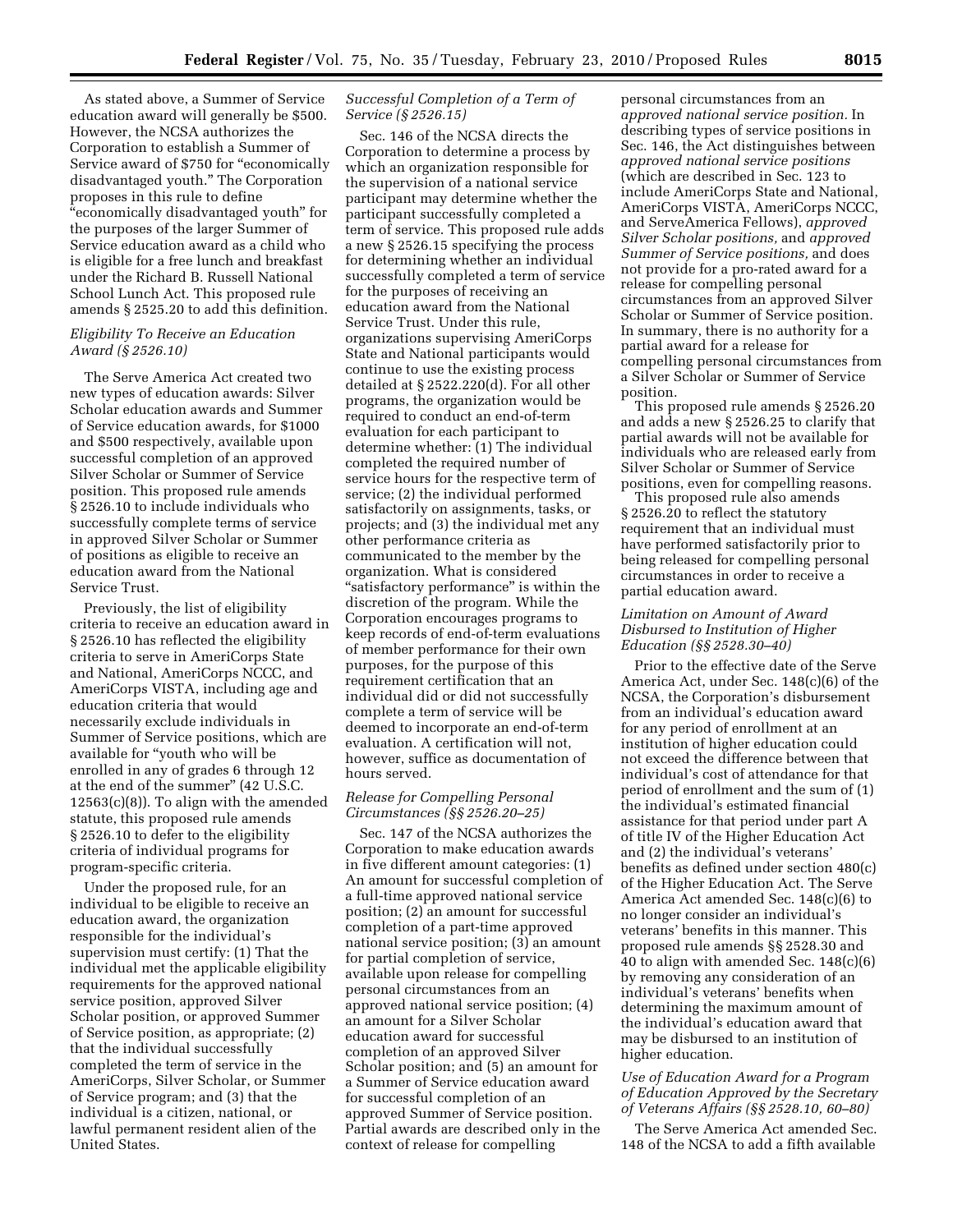use for an education award. Under the amended law, the education award is available ''to pay expenses incurred in enrolling in an educational institution or training establishment that is approved under chapter 36 of title 38, United States Code, or other applicable provisions of law, for offering programs of education, apprenticeship, or on-job training for which educational assistance may be provided by the Secretary of Veterans Affairs.'' (42 U.S.C. 12604(a)(4)). This proposed rule amends § 2528.10 to add this use to the list of available uses, and adds rules on the process for using the award for this purpose. Benefits offered under chapter 36 of title 38, U.S.C., were authorized under the Montgomery G.I. Bill and the Post 9/11 G.I. Bill, and will be referred to hereinafter as ''G.I. Bill education benefits.'' Likewise, courses and programs approved under that chapter will be referred to as "G.I.-approved."

This proposed rule would require that the institution or training establishment at which an individual requests to use an education award certify under penalty of law that the amount requested would be used to pay all or part of the individual's expenses attributable to a course, program of education, apprenticeship, or job training program offered by that institution or training establishment, and certify under penalty of law that the course or program for which the individual is requesting to use the education award has been and is currently approved by the State approving agency for the State where the institution or establishment is located, or by the Secretary of Veterans Affairs. The Department of Veterans Affairs is the agency responsible for approving courses or programs of education under chapter 36 of title 38, U.S. Code, and the Corporation defers to the decisions made by the State approving agencies and the Secretary of Veterans Affairs regarding approving or withdrawing approval—of a program of education; if an institution or establishment cannot verify that a course or program of education has received the requisite approval, the Corporation will not disburse the funds to the school.

Unlike G.I. education benefits, which may be disbursed directly to an individual, under this proposed rule, the education award would be disbursed directly to the educational institution or training establishment.

If an individual for whom the Corporation has disbursed an education award withdraws or fails to complete the period of enrollment at an educational institution or training

establishment in a program of education approved by the Secretary of Veterans Affairs, this proposed rule would require the educational institution or training establishment to provide a prorated refund to the Corporation.

#### *Payment of Accrued Interest (2529.10)*

This proposed rule amends § 2529.10, which currently provides for interest forbearance to individuals serving in approved AmeriCorps positions, to clarify that individuals who successfully complete terms of service in approved Silver Scholar positions may also be eligible for payments of interest accrued on qualified student loans while serving. The proposed rule does not include Summer of Service positions, as Summer of Service positions are reserved for rising 6th through 12th graders who, having not yet enrolled in an institution of higher education, will not yet have incurred qualified students loans.

The Serve America Act also amended Sec. 123 by expanding the list of positions considered to be approved national service positions to include ''a position involving service in the ServeAmerica Fellowship program.'' The term "approved national service" position'' is used interchangeably with the term ''approved AmeriCorps position.'' Thus, although this proposed rule does not explicitly amend § 2529.10 to include ServeAmerica Fellows, they are incorporated by definition.

# *Amount of AmeriCorps Education Award (§ 2527.10)*

Upon successful completion of a term of service in an approved AmeriCorps position, including positions in AmeriCorps State and National, AmeriCorps VISTA, AmeriCorps NCCC, and Serve America Fellows, an individual is eligible to receive an AmeriCorps education award from the National Service Trust. Prior to the passage of the Serve America Act, the amount of a full-time AmeriCorps education award was set in law at \$4,725.

The Serve America Act amended Sec. 147 of the NCSA by changing the amount of a full-time national service education award to be ''equal to the maximum amount of a Federal Pell Grant under section 401 of the Higher Education Act of 1965 (20 U.S.C. 1071a) that a student eligible for such Grant may receive in the aggregate \* \* \* for the year for which the national service position is approved by the Corporation.'' This proposed rule amends § 2527.10 to conform to the changes in the NCSA in the amount of the full-time award.

The amount of the Pell Grant upon which AmeriCorps education awards will be based may change each year, thus, the amount of an AmeriCorps education award may also change annually. To determine the amount of an AmeriCorps education award, the Corporation will use the amount of the Pell Grant as of October 1 (the first day of the Federal fiscal year) in the fiscal year in which the national service position is approved. For example, if a national service position is approved in September of 2010, the amount of the education award will be based on a fulltime amount of \$5,350—the amount of the Pell Grant as of October 1, 2009 (the first day of fiscal year 2010).

The trigger date for determining the amount of an education award for a particular national service position is the date that position is *approved*—not the date the individual begins serving in a national service position. Not all positions that *begin* in a fiscal year will receive an education award based on the amount of the Pell Grant in that fiscal year.

In accordance with the national service laws, funding for education awards are obligated on a different schedule for AmeriCorps VISTA, AmeriCorps NCCC, and AmeriCorps State and National. What follows is a detailed discussion on how the approval date for a national service position is determined for the purposes of establishing the amount of an education award.

For AmeriCorps VISTA, a position is considered to be approved at the time the Corporation enters into an enforceable agreement with an individual, signified by the individual's taking the VISTA oath of service. (42 U.S.C. 4954(c)). For an AmeriCorps VISTA position, the education award amount is equal to the amount of a Pell Grant on October 1 of the fiscal year in which the VISTA takes the oath of service. For example, a VISTA who takes the oath on any date between October 1, 2009, and September 30, 2010, is eligible for a full-time award amount of \$5,350—the amount of the Pell Grant as of October 1, 2009.

For AmeriCorps NCCC, a position is considered to be approved at the time the Corporation enters into an enforceable agreement with an individual, signified by the individual's signing of an AmeriCorps NCCC member agreement. For an AmeriCorps NCCC position, the education award amount will be equal to the amount of a Pell Grant on October 1 of the fiscal year in which the AmeriCorps NCCC member signs the member agreement. Therefore, an individual who signs an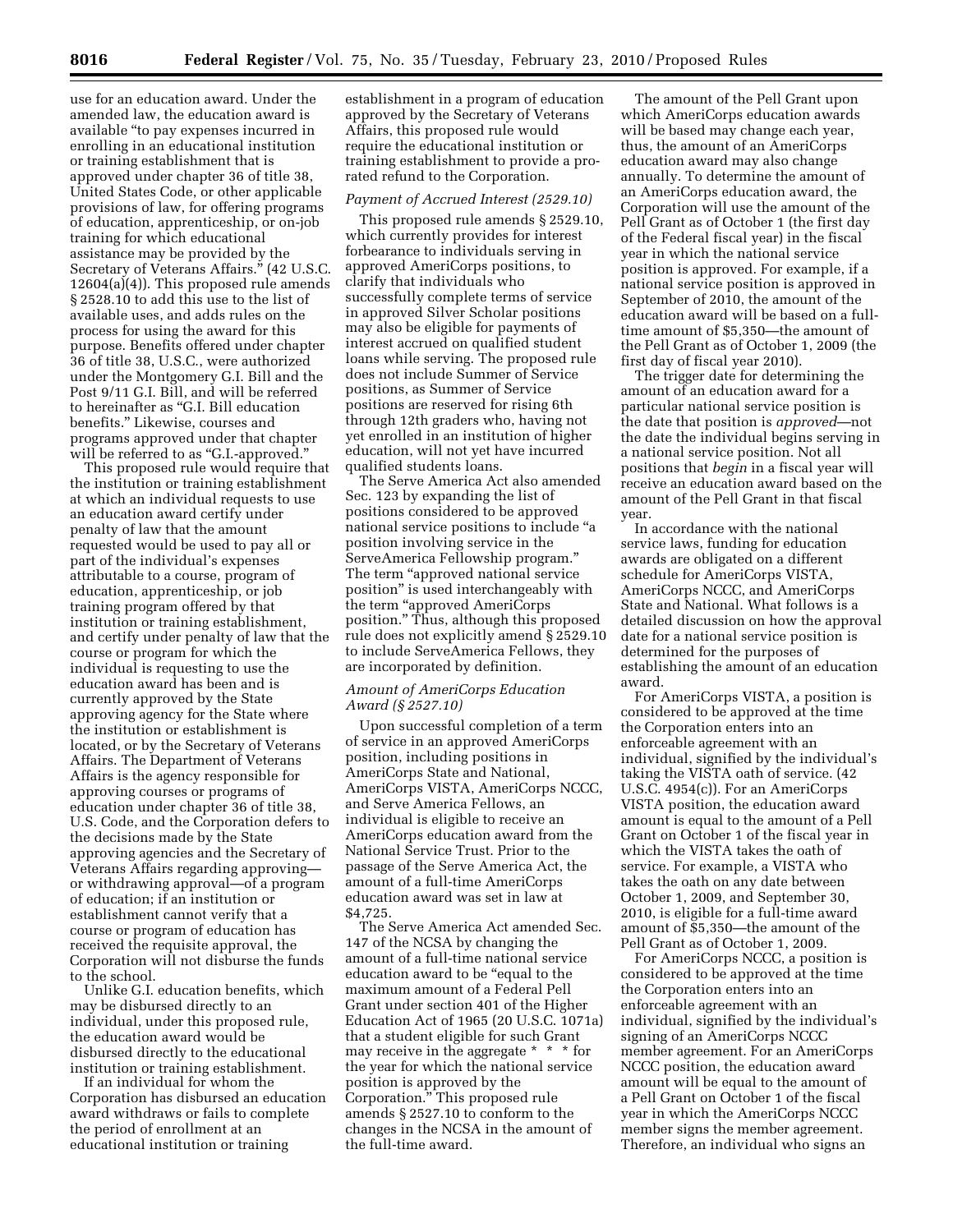AmeriCorps NCCC member agreement on any date between October 1, 2009, and September 10, 2010, will receive an award based on a full-time award amount of \$5,350—the amount of the Pell Grant as of October 1, 2009.

For AmeriCorps State and National, by law, a position is considered to be approved at the time the Corporation executes a grant used to support the AmeriCorps member—*not* the date an AmeriCorps member takes an oath, signs an agreement, or begins service. As discussed above, the day an individual enters service in AmeriCorps NCCC or AmeriCorps VISTA may make a significant difference in the amount of the education award, as the award for a position will likely be larger if the individual takes an oath of office or signs an agreement on October 1, as opposed to September 30. The same will not be true for AmeriCorps State and National members. AmeriCorps State and National grants are generally made during the Spring and Summer, *i.e.,* in the latter half of a fiscal year. As a result, unlike AmeriCorps NCCC and AmeriCorps VISTA members who are eligible for the new amount of the award as of October 1, the earliest point at which an AmeriCorps member may begin serving in a position funded by those grants may be closer to the end of a fiscal year.

As an example, if an AmeriCorps State program receives a grant on August 1, 2010, and enrolls a member using fiscal year 2010 grant funds on August 3, 2010, that member will receive an education award based on a full-time amount of \$5,350—the amount of the Pell Grant on October 1, 2009, the first day of the fiscal year in which the August 2010 grant was made. If the program then enrolls another member on October 10, 2010, that member will also receive an education award based on the \$5,350 amount—even though at that point a new fiscal year has begun, and the Pell Grant for fiscal year 2011 may have increased as of October 1, 2010. The determining factor is that the member position was approved by the Corporation in fiscal year 2010.

Further, unlike an AmeriCorps NCCC or AmeriCorps VISTA member, whose approval date will closely correlate with the day the individual begins service, it is possible for an AmeriCorps State and National member beginning service in one fiscal year to be supported with funds from a grant made in a prior fiscal year. Therefore, it is possible for two AmeriCorps members starting service on the same day to be supported by two different grant awards made in two different fiscal years, resulting in two

different approval dates and two different education award amounts.

For example, a program might receive a continuation grant on August 1, 2011, but still have grant funds carried over from a grant made in 2010. If the program enrolls two members on August 1, 2011—one supported with the 2010 grant and one supported with the 2011 grant—the one supported with the 2010 grant will be eligible for an award based on a full-time award of \$5,350 the amount of the Pell Grant on October 1, 2009, the first day of the fiscal year in which the 2010 grant was made. The member who is being supported with 2011 funds will be eligible for an award based on whatever the amount of the Pell Grant is on October 1, 2010.

The Corporation recognizes the possibility for confusion among AmeriCorps State and National members, who, unlike AmeriCorps NCCC and AmeriCorps VISTA members, will not be able to rely on their service start dates to figure out the amount of the award they are eligible to receive. To reduce confusion, it is essential for AmeriCorps programs particularly those with AmeriCorps State and National members—to clearly communicate to each member, prior to the commencement of service, the amount of the education award the individual will receive upon successful completion of the term of service. Beginning with grants made in 2010, AmeriCorps State and National grant provisions will direct grantees to specify the amount of the education award of the funds being used to support the position in the member service agreement.

It is important to remember that the Serve America Act went into effect on October 1, 2009. All positions approved prior to that date are eligible for awards based on a full-time amount of \$4,725. This includes all AmeriCorps State and National positions, even those that began after October 1, 2009, since no AmeriCorps State and National positions have been approved with fiscal year 2010 funds to date.

To learn more about the amount of the education award and how it is determined, visit the AmeriCorps Web site at *http://www.americorps.gov/ for*\_*individuals/benefits/ benefits*\_*ed*\_*award.asp.* 

### *Amount of Silver Scholar and Summer of Service Education Awards (§ 2527.10)*

As previously discussed, the Serve America Act created two new types of education awards: Silver Scholar education awards and Summer of Service education awards. This proposed rule amends § 2527.10 to

include the Silver Scholar education award of \$1000, available upon successful completion of a term of service of at least 350 hours in a Silver Scholar position.

This proposed rule also amends § 2527.10 to include the Summer of Service education award of \$500, available upon successful completion of at least 100 hours in a Summer of Service position. The Corporation may authorize a Summer of Service education award of \$750 if the participant is economically disadvantaged. In order to authorize the increased award, the Corporation must receive a certification from the school with which the participant served that the participant meets the definition of ''economically disadvantaged,'' defined in this rule as a child that is eligible for a free lunch and breakfast under the Richard B. Russell National School Lunch Act (42 U.S.C. 1758(b)).

Pro-rated education awards for an early release for compelling personal circumstances from a Silver Scholar or Summer of Service position are not available. If an individual fails to complete either type of term for any reason, the individual will not receive any award. And unlike the AmeriCorps education award described in the previous section, Silver Scholar and Summer of Service education awards will not vary in amount from one year to the next.

# *Limitation on Value of Education Awards Received (§§ 2526.50–55)*

Prior to the passage of the Serve America Act, the national service laws limited individuals to receiving an education award ''only on the basis of the first and second \* \* \* terms of service.'' A term of service includes fulltime, part-time, or less-than-part-time terms, terms in which the person served at least 15 percent of the term of service, and terms for which an individual was released for misconduct regardless of the amount of time served. Terms range in service hour requirements from 300 hours to more than 1,700 hours, but despite the contrast in the level of commitment required or the service opportunity presented, all terms were previously considered of equal value for the purposes of limiting the receipt of education awards.

The Serve America Act amended the national service laws to no longer limit the receipt of education awards based upon the number of terms served, but rather place the limit on the value of education awards received. Sec. 146(c) now states: ''An individual may not receive, through national service educational awards and silver scholar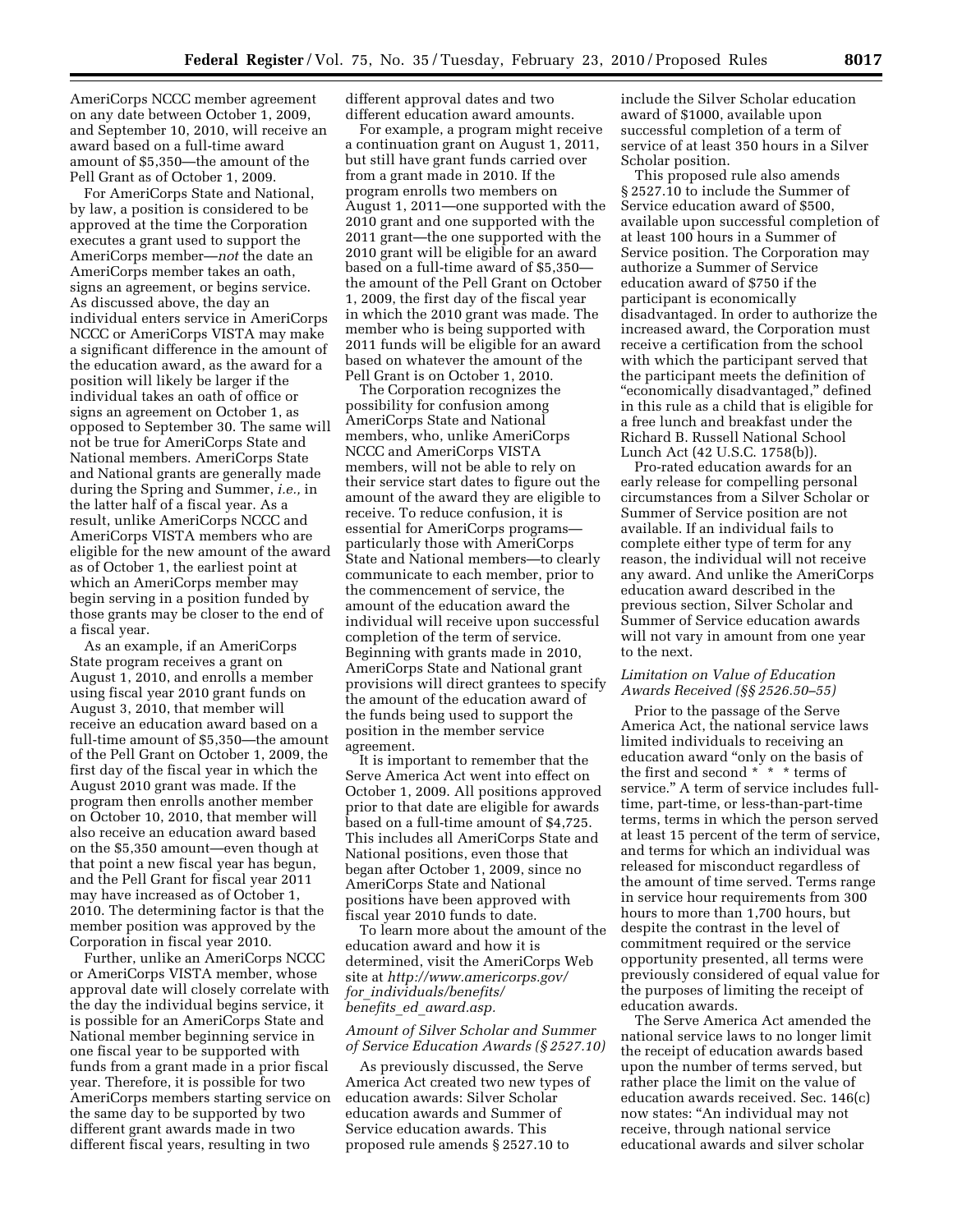educational awards, more than an amount equal to the aggregate value of [two] such awards for full-time service.''

The amended law allows for an individual to earn more than two education awards, so long as the aggregate value of all awards received does not exceed the aggregate value of two full-time national service education awards. Significantly, the law does not create an entitlement to receive the aggregate value of two full-time awards; rather, it prohibits an individual from receiving more than the aggregate value of two full-time awards. This proposed rule amends § 2526.50 to align with the amended statutory language.

As previously discussed, the amount of a full-time education award is now tied to the amount of a Pell Grant in the year the position is awarded, and is likely to change each year. The Corporation does not interpret the amended statute to suggest that the *value* of two full-time education awards for the purposes of this section is equal to the dollar amount of two full-time

awards and would thus similarly change on an annual basis, providing a potentially unlimited number of service opportunities and education awards. Nor does the Corporation interpret this change as a means of ensuring that all national service participants receive an identical amount of money. Rather, the Corporation interprets the change in focus from the number of terms served to the value of education awards received as a means of addressing the inequity of limiting individuals to two terms of service when not all terms offer an equivalent service opportunity. In other words, for the purposes of the limitation on education award receipt, value is distinct from amount.

The Corporation considers an education award to be the counterpart to successful completion of a term of service, and while the amount of that award might change, the service opportunity offered by a particular term of service is constant. The Corporation interprets the "value" of a full-time education award to be representative of

the service opportunity upon which it is based, therefore, a limitation of two fulltime education awards can be understood as a limitation of two fulltime service opportunities.

In order to attribute a value to an award received on the basis of a static service opportunity in an environment in which the award amount may fluctuate annually, the Corporation proposes to measure the *value* of any award amount relative to the amount of a full-time award in a given year. In this rule, the Corporation proposes, for the purposes of this section, that the *value*  of an education award is equal to the actual amount of the education award received divided by the amount of a full-time education award in the year the AmeriCorps or Silver Scholar position upon which the award is based was approved. Using this calculation, every award received will be considered to have a *value* between 0 and 1. Although the *amount* of a full-time award may change, the *value* of a fulltime award will always be equal to 1.

Value of education award received  $=$  Amount of full-time award in fiscal year in which position upon which award is based was approved

For example, an individual who completed a part-time position approved in 2009 received an education award of \$2362.50. The value of this award is the amount received, \$2,362.50, divided by \$4,725, the amount of a full-time award in the year the position was approved, or .5. Another individual completes a parttime position approved in 2010 and receives an education award of \$2,675. The value of this award is the amount received, \$2,675, divided by \$5,350, the amount of a full-time award in the year the position was approved, or .5. Using this calculation, the value of an award received for part-time service will always be equal to .5.

If an individual leaves a term of service for compelling personal circumstances and receives a pro-rated award, the value attributed to that award will be based on the amount actually received. For example, an individual was released for compelling personal circumstances from a full-time position approved in 2009 after serving 800 hours, and received a pro-rated award of \$2,223.52. The value of this award is the amount of the award received, \$2,223.52, divided by, \$4,725, the amount of a full-time award in the year the position was approved, or .47. Another individual was released for

compelling personal circumstances from a full-time position approved in 2010 after serving 800 hours, and received a pro-rated award of \$2,517.64. The value of this award is the amount of the award received, \$2,517.64, divided by, \$5,350, the amount of a full-time award in the year the position was approved, or .47.

If an individual exits a term for cause and does not receive an education award, the amount received will be \$0, and therefore no value will be attributed to the individual for purposes of this section. However, an exit for cause will have an impact on the individual's eligibility to serve subsequent terms of service. A term exited for cause is considered a term of service for the purposes of term limitations for individual programs. For example, if an individual has already served one term of service in AmeriCorps NCCC, and exits a second term in AmeriCorps NCCC for cause, the individual has exhausted the two terms of service one may serve in AmeriCorps NCCC. Additionally, if an individual is released for cause from an approved AmeriCorps position (including positions in AmeriCorps State and National, AmeriCorps VISTA, AmeriCorps NCCC, and Serve America Fellows), and the program determines in the end-of-term evaluation that the

individual served unsatisfactorily, the individual may not be permitted to serve a subsequent term in an approved AmeriCorps position.

For the purpose of transferred awards (discussed further in the section in this preamble on transfer), this rule proposes that the value of the award received by a transferee will be the actual amount of the award received divided by the amount of a full-time award in the year the position for which the transferring individual received the award was approved. For example, if an individual receives an education award based on a term of service approved in 2010, and later transfers \$1,000 of that award to a grandchild, the grandchild will be considered to have received an award value of .19, the result of dividing the amount received, \$1,000, by the amount of a full-time award in 2010, \$5,350. If the transferring individual revokes all or part of an award, this rule proposes that the value considered to be received by the designated individual will be decreased accordingly. An individual who receives the aggregate value of two full-time awards through transferred awards will not be eligible to enroll in a term of service the successful completion of which would result in the receipt of an education award.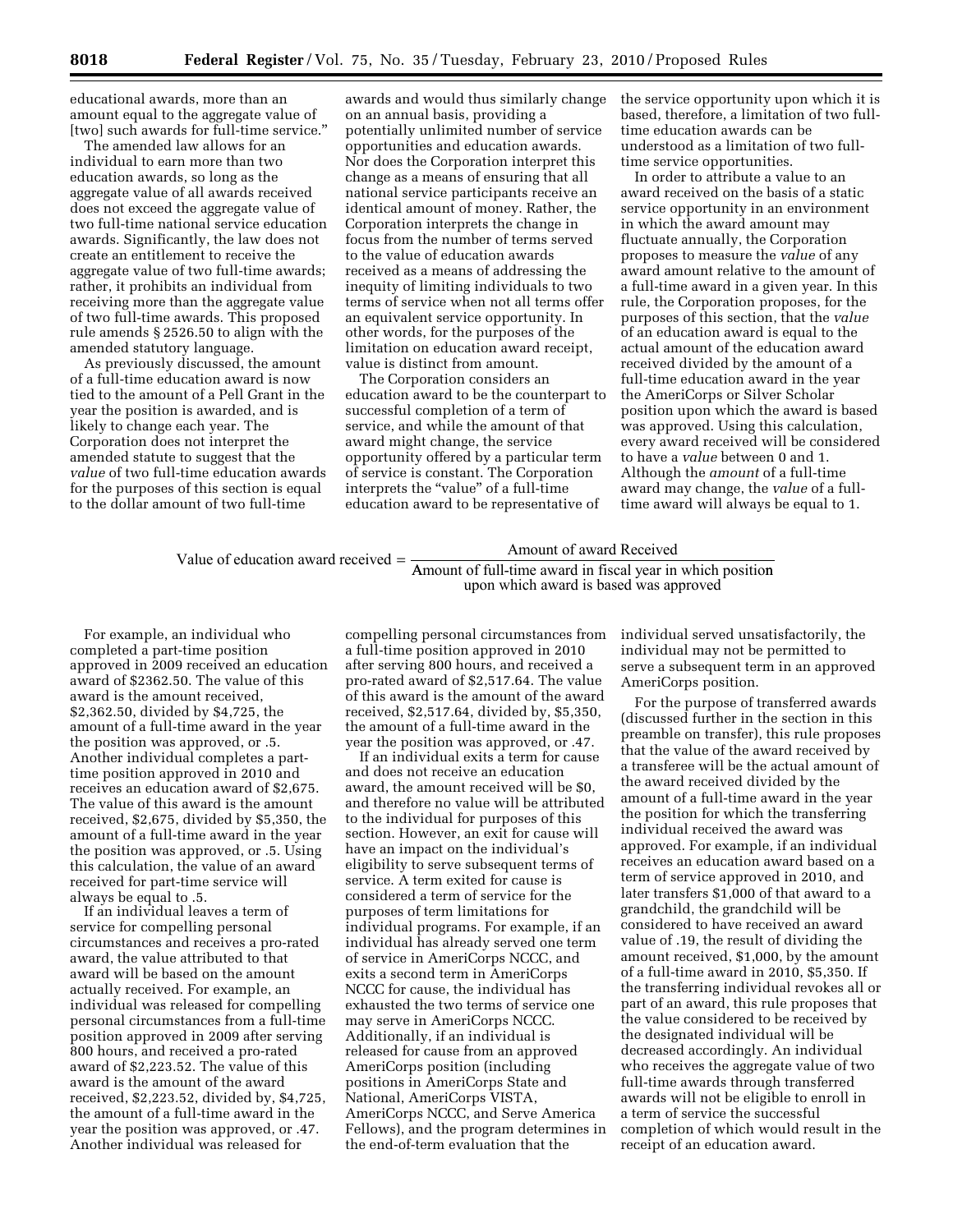Under the proposed rule, an award is considered to be received at the time it becomes available for an individual's use, and the fact that an individual does not use an award does not diminish its value for the purposes of this section. In addition, under the proposed rule an individual who transfers an award will still be considered to have received the award, and the value of the award for the purposes of this section will not be decreased by the amount the individual transfers to a designated individual. For example, if an individual successfully completes two full-time terms of service, and the individual then transfers both full-time awards to a child, both the child and the transferring individual will be considered to have received two fulltime awards.

The proposed rule states that an individual may receive no more than the aggregate value of two full-time education awards. In this rule, the Corporation proposes that the aggregate value of awards received will be equal to the sum of the value of each national service education award received (awards received from terms of service in AmeriCorps State and National, AmeriCorps VISTA, AmeriCorps NCCC, or ServeAmerica fellowships), including partial awards, the value of each Silver Scholar award received, and the value of each transferred award received. The calculation of the aggregate value does not include Summer of Service education awards, as these are explicitly excluded by law.

For example, an individual served a full-time term in 2008 and received an award of \$4,725. The same individual served a part-time term in 2009 and received an award of \$2,362.50. The individual enrolls in a minimum-time term in 2010 and receives an award of \$1,132.60. The value of the first award is 1 (\$4,725 divided by \$4,725), the value of the second award is .5 (\$2,362.50 divided by \$4,725), and the value of the third award is .21 (\$1,132.60 divided by \$5,350). The aggregate value of awards received is  $1.71$   $(1 + .5 + .21)$ .

While the amended law separates the previously indivisible limitations on number of terms served and education awards received, the limitation on education awards an individual is eligible to receive may impact an individual's eligibility to enroll in a subsequent term of service. The proposed rule states that an individual may not enroll in a subsequent term of service if successful completion of that term of service would result in receipt of an education award the value of which, when added to the aggregate

value of awards previously received, would be greater than 2. This limitation would not, however, prevent an individual from enrolling in a term of service for which the individual chooses to waive receipt of an education award, including a VISTA term of service for which the individual elects to receive an end-of-service stipend.

Using the example above, if an individual had received an aggregate value of 1.71 awards in the past, that individual may be eligible to enroll in a quarter-time, minimum-time, reduced part-time, or Silver Scholar position, but would not be eligible to enroll in a parttime or full-time position, since the value of a part-time award, .5, plus 1.71, is greater than 2.

The Corporation has received questions regarding whether an individual could enroll in a term of service, and exit for compelling personal circumstances in order to receive a pro-rated award that, when added to other awards received, would not exceed the aggregate value of two full-time education awards. Exiting in order to receive an education award of a particular amount would not be considered to be a compelling personal circumstance. The proposed rule is based upon the assumption that every individual who enrolls in a term of service does so with the intention of successfully completing that term. Therefore, an individual would not be permitted to enroll in a term with the intention of leaving early in order to receive a pro-rated award of a lesser value.

The Corporation has received questions about whether awards received prior to the effective date of the Serve America Act will be included in determining the value of education awards received. The national service laws, as amended by the Serve America Act, do not differentiate between awards received prior to the effective date. All awards earned in the past will have a value attributed to them for the purposes of this section. Thus, under the proposed rule, if an individual has received two full-time education awards in the past, that individual is not eligible to receive another education award, and may not enroll in a term of service that will result in the receipt of an education award.

Separate from the limitation on education award receipt, individual Corporation programs—AmeriCorps NCCC, AmeriCorps VISTA, and AmeriCorps State & National—have their own term limitations. Each fulltime term, part-time term, and term for which the individual leaves after serving 15% or for misconduct is

considered one term for the purposes of these program-specific term limitations. Thus, if an individual serves two terms of service in AmeriCorps NCCC and exits from one for compelling personal circumstances, that individual may be able to enroll in a minimum time AmeriCorps State and National or AmeriCorps VISTA position, but will not be able to enroll in another AmeriCorps NCCC term because the individual has already met the term limit for that program. Because the limit on the value of education awards an individual may receive necessarily will limit the number of terms an individual will be able to serve across the Corporation's AmeriCorps and Silver Scholar programs, the Corporation does not intend to set an overall limit for *number* of terms across programs at this time.

### *Transfer of Education Awards (Part 2530)*

The Serve America Act amended Subtitle D of title I of the NCSA to authorize individuals to transfer an education award, with limitations on who can transfer an award, and who can receive a transferred award. By statute, to transfer an award, an individual must: (1) Have successfully completed a term of service in an approved AmeriCorps State and National or Silver Scholar position; and (2) have been age 55 or older before beginning that term of service. To receive an award, an individual must: (1) Be designated by a qualifying transferring individual; (2) be the child, grandchild, or foster child of the transferring individual; and (3) be a citizen, national, or lawful permanent resident alien of the United States. The effective date of this provision was October 1, 2009; only individuals beginning service on or after that date will be eligible to transfer an education award.

Sec. 148(f) specifies that the "designated individual," meaning the child, grandchild, or foster child designated by the transferring individual to receive the award, may use the award for the purposes described in paragraphs (b), (c), and (d) of that section—*i.e.,* to repay qualified student loans, to pay for current educational expenses at an institution of higher education, or to pay expenses incurred in an approved school-to-work program. The school-to-work program, authorized under the School-to-Work Opportunities Act of 1994, sunsetted in 2001, thus, in practice, the designated individual would be able to use the award only for current educational expenses or to repay qualified student loans. The NCSA does not extend the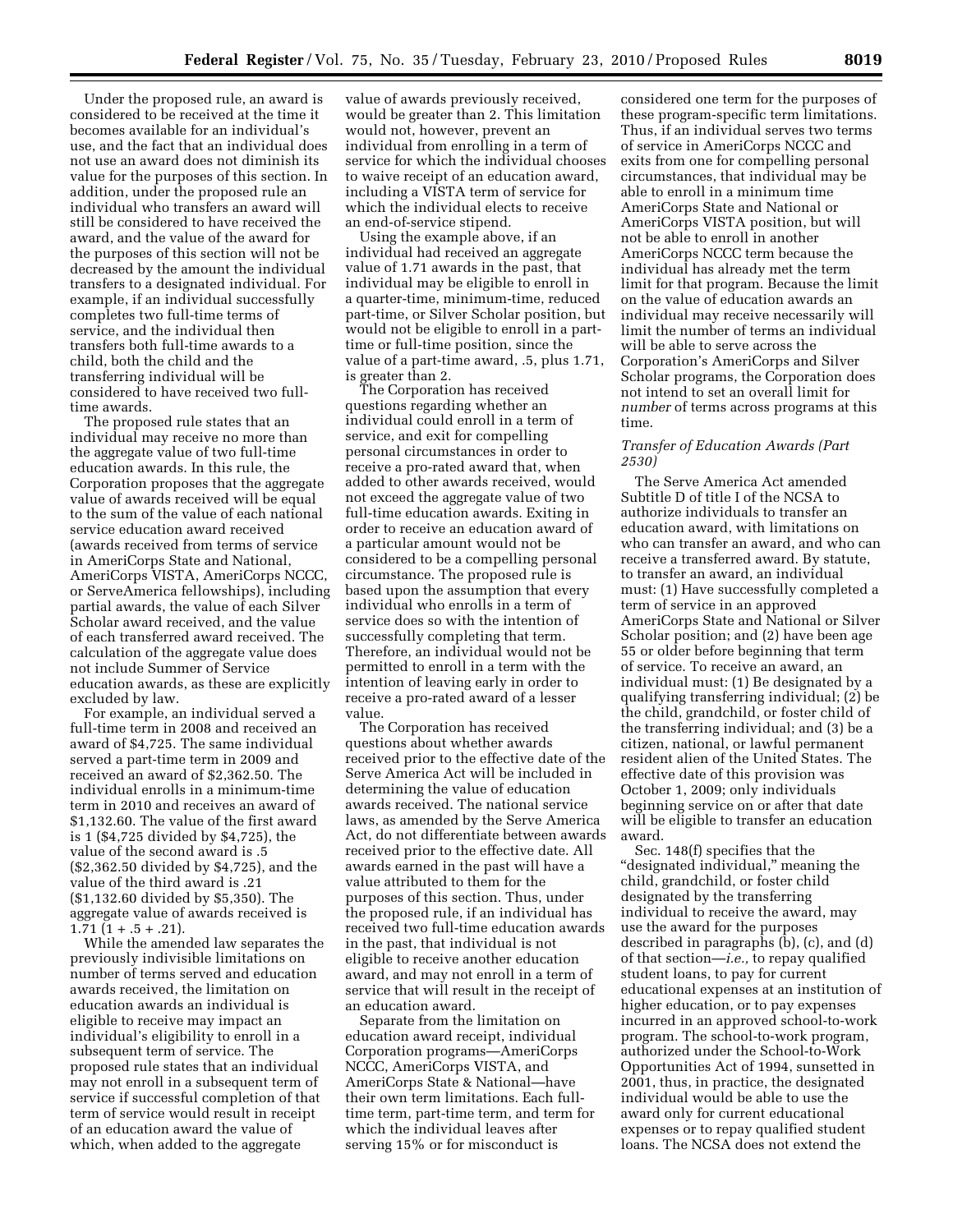use of the award to pay expenses incurred in enrolling in an institution or training establishment approved under the G.I. Bill to designated individuals, nor does it permit designated individuals to receive interest forbearance payments as described in Sec. 148(e).

This section of the NCSA also permits a transferring individual to, "on any date on which a portion of the education award remains unused, modify or revoke the transfer of the educational award with respect to that portion.''

This proposed rule adds a new Part 2530 on transfer, including rules reflecting statutory guidelines, and details on the processes for requesting both transfers and revocations of transferred awards. The NCSA also includes a provision requiring the Corporation to "establish requirements" to prevent waste, fraud, or abuse in connection with the transfer of an educational award and to protect the integrity of the educational award under this subsection.'' This proposed rule includes several measures intended to protect a transferred education award from waste, fraud, or abuse.

First, as part of the process for the transferring individual to request the transfer and the process for the designated individual to accept the transfer, the proposed rule would require both the transferring individual and the designated individual to provide a certification under penalty of law that each meets the criteria to transfer, or receive, a transferred award. As with all certifications, an individual may be asked to produce verifying documentation.

Second, the proposed rule would limit an individual to making a single transfer of an education award that is attributable to a single term of service, thereby limiting the opportunity for waste, fraud, or abuse. In order to transfer awards to more than one designated individual, the transferring individual will need to earn awards for more than one term of service. Under no circumstance may an individual partition a single award attributable to completion of a single term of service to multiple designated individuals. Notably, this proposed rule would permit an individual to transfer all or a portion of an award to a designated individual, thus, the transferring individual could keep a portion of the award for his or her use, and transfer a portion of the award to a designated individual.

As stated above, a transferring individual also has the authority to revoke any unused portion of an education award from a designated

individual. As another measure to prevent waste, fraud, or abuse, and in line with the Corporation's intent to limit individuals to a single transfer from each award, a transferring individual would not, as a general rule, be permitted to re-transfer a revoked award to another individual.

The proposed rule includes an exception to this general rule for those situations in which the Corporation considers the award to have been revoked for good cause, as demonstrated by the transferring individual. For example, if a transferring individual revokes the full amount transferred upon the death of a designated individual, the Corporation would permit the transferring individual to retransfer the award in whole or in part.

This proposed rule also includes several clarifying provisions. As discussed in the section in this rule on the limitation on the value of education awards an individual may receive, the NCSA prohibits an individual from receiving more than the aggregate value of two education awards. Under this proposed rule, an award would be considered to be "received" at the time it becomes available for an individual's use. The fact that an individual transfers an award to a designated individual would not decrease the value of awards the individual would be considered to have received. Transferred awards a designated individual receives would also be considered when calculating the aggregate value of awards received.

For example, if an individual receives two full-time awards, and transfers both awards to a child, both the transferring and designated individual will be considered to have received the aggregate value of two full-time awards, and neither will be eligible to receive additional AmeriCorps or Silver Scholar awards from the National Service Trust. Notably, because Summer of Service education awards are not included in the calculation of aggregate value of education awards received, a designated individual could still receive Summer of Service education awards even if the designated individual had already received the aggregate value of two fulltime education awards. As discussed in the section on calculating the value of an education award, a transferred award would have a value based on the amount of a full-time education award in the year the position on which the transferring individual's award was based was approved.

Finally, under the national service laws, an individual has seven years from the date the individual completes a term of service upon which an award is based to use an award, and a

designated individual receiving a transferred award has ten years from the date the term of service is completed to use the award. For example, if an individual receives an award for a term completed in 2010, and transfers the award five years after receiving the award, the designated individual would have five years to use the award. In accordance with these statutory time frames, the proposed rule permits an individual to revoke an award at any point prior to its use, but the individual may only use a revoked award for his or her use if the award has not expired. For example, if an individual received an award for a term completed in 2010, transferred the award five years after receiving the award, and then revoked the unused portion six years after receiving the award, the transferring individual would have only one year to use the award. If, however, the transferring individual had revoked the award eight years after it was originally earned, the award would expire immediately upon revocation, because although the award had not yet expired for use by the designated individual, it would have expired for the transferring individual a year earlier.

# *Periods of Availability for Silver Scholar, Summer of Service, and Transferred Education Awards (§ 2526.40)*

Under Sec. 146 of the NCSA, the period of availability for a Silver Scholar education award is seven years from the date the individual completes a term of service. The period of availability for a Summer of Service education award is ten years from the date the individual completes the term of service. Individuals who receive a transferred award may use the award within ten years of the date the transferring individual completes the term of service that is the basis for the award—not the date the designated individual receives the transferred award. For example, if an individual transfers an award five years after the date the individual completed the term of service, the designated individual would have five years to use the award—ten years from the date the transferring individual completed the term of service. This proposed rule amends section § 2526.40 to include periods of availability for Silver Scholar, Summer of Service, and transferred education awards.

Similar to national service education awards, Sec. 146 authorizes the Corporation to grant an extension to the period of availability for a Silver Scholar education award, a Summer of Service education award, or a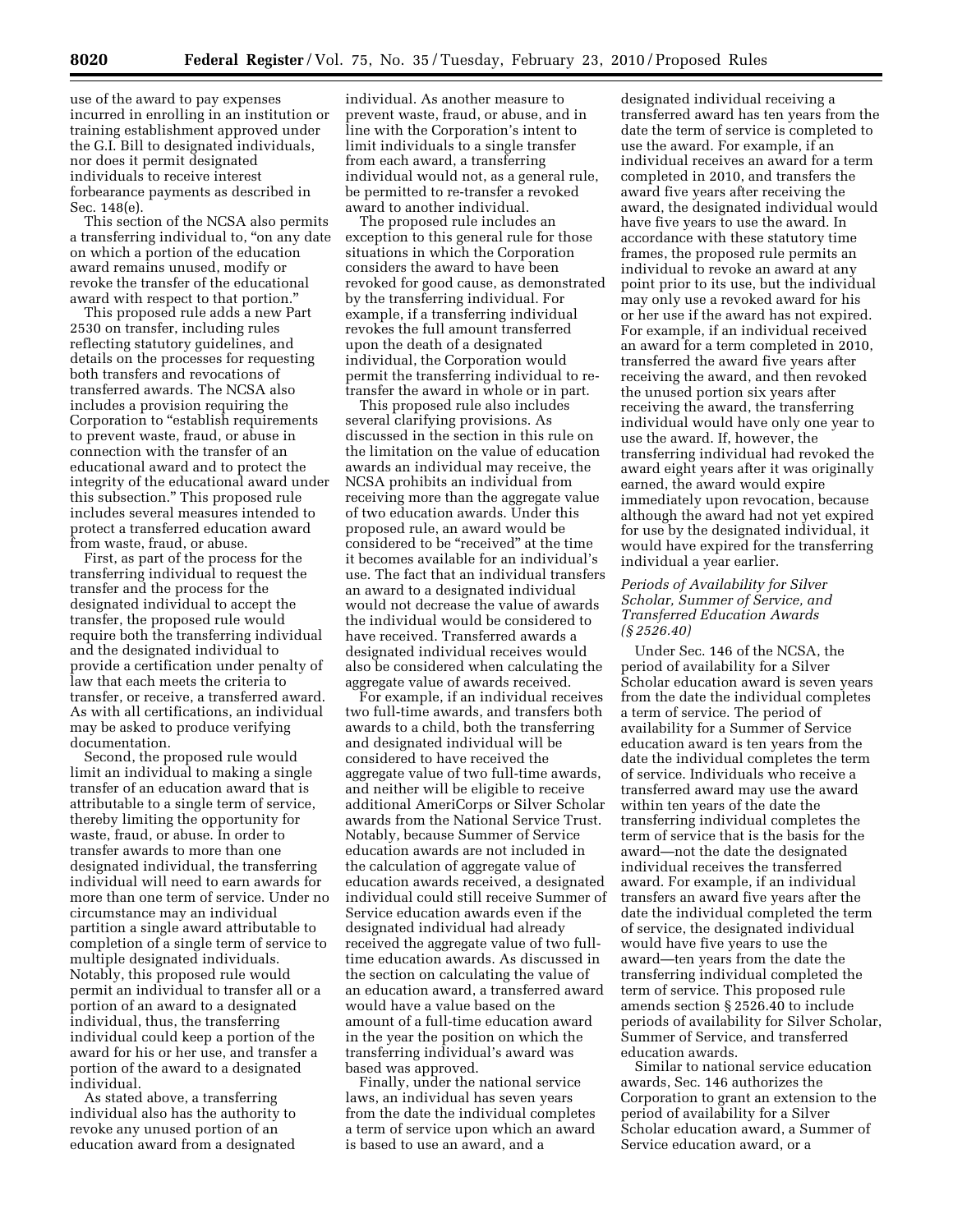transferred award if the individual requesting the extension ''was unavoidably prevented'' from using the education award or if the individual ''performed another term of service in an approved national service position, approved summer of service position, or approved silver scholar position during that period.''

The ten year period of availability for transferred education awards has raised questions about whether extensions will be granted if a designated individual is still too young to use an award by its expiration date. The NCSA does not specify a minimum age for the designated individual. Thus, if an individual transfers an award to a grandchild who was four years old at the time the individual completed the term of service that was the basis of the award, the ten year period of availability will expire when the child is fourteen. It is unlikely that, at that time, the child would have had an opportunity to use the education award, thus, the award would expire unused.

Sec. 148(f) of the NCSA directs the Corporation to ''establish requirements to prevent waste, fraud, or abuse in connection with the transfer of an educational award and to protect the integrity of the educational award.'' To permit extensions for a designated individual who is too young to use an award would mean, in some cases, extensions for up to nine years beyond the original expiration date—nearly twice the statutory period of availability. The longer the period of availability, the greater the risk of fraud, waste, or abuse. Further, Congress selected ten years as a reasonable period of availability for a transferred award. Based upon these considerations, this proposed rule specifies that an individual who is unable to use an education award as a result of being too young will not be considered to be unavoidably prevented from using the education award. Individuals wishing to transfer an award will be reminded at the time they request a transfer that while there is no minimum age for a designated individual, extensions based on age will not be granted.

# *Certifications of Successful Completion of Terms of Service (§ 2626.10)*

The Serve America Act amended the NCSA by adding a new section 146A, which imposes a requirement that a national service program certify under penalty of law that an individual successfully completed an agreed-upon term of service to be eligible to receive an education award from the National Service Trust. Specifically Sec. 146A(a) provides that, in making disbursements

from the National Service Trust, the Corporation is authorized to act on the basis of certifications that individuals who served in approved AmeriCorps positions, approved Summer of Service positions, or approved Silver Scholar positions, successfully completed the term of service required to be eligible for an education award. These certifications must be made by the entity which selected the individual to serve in the position, and supervised the individual's performance of their service. This proposed rule implements Sec. 146A(a) by including the certification requirement in the determination of who is eligible to receive an education award under § 2526.10(a)(2)(A), (C), and (D).

# *Effect of Erroneous Certifications of Successful Completion of Terms of Service (§ 2526.70)*

Under Sec. 146A(b) of the NCSA, if the Corporation finds that a certification made under Sec. 146A(a) is erroneous or incorrect, the Corporation shall assess a charge against the national service program which made the certification. The charge is to be assessed for the amount of any payment which the Corporation has or may make from the National Service Trust based on the erroneous certification. In assessing the amount of a charge, the Corporation is to consider the full facts and circumstances surrounding the erroneous or incorrect certification.

This proposed rule implements Sec. 146A(b) and specifies that any Corporation determination in regard to a charge under § 2526.70 will not preclude the Corporation from taking any other actions which may be warranted under other applicable authorities, such as the Program Fraud Civil Remedies Act.

# *Public Service Loan Forgiveness and AmeriCorps (§ 2526.20)*

On September 27, 2007, President Bush signed the College Cost Reduction and Access Act of 2007 (Pub. L. 110–84) into law. The CCRAA created the Public Service Loan Forgiveness Program. This program offers forgiveness for outstanding Federal Direct loans for those individuals who make 120 qualifying payments after October 1, 2007, while working full-time in a ''public service job.'' In the Department of Education's implementing rules, ''public service job'' has been defined to include ''serving in a full-time AmeriCorps \* \* \* position.'' (34 CFR 685.219(c); 73 FR 63527, Oct. 23, 2008). "AmeriCorps position" as defined in that section would include full-time service in AmeriCorps State and

National, AmeriCorps NCCC, AmeriCorps VISTA, and ServeAmerica Fellowships.

Generally, an individual cannot receive an education award and related interest benefits from the National Service Trust as well as other loan cancellation benefits for the same service. For example, the law authorizing the Teacher Loan Forgiveness Program (TLFP) explicitly states that ''no borrower may, for the same service, receive a benefit under this [program] and subtitle D of title I of the National and Community Service Act of 1990.'' (20 U.S.C. 1078–10(g)(2)). Thus, an AmeriCorps member serving in a teacher corps program would have to choose whether to count the service year towards TLFP or AmeriCorps, but would not be able take both benefits for the same period of service.

The Public Service Loan Forgiveness Program is an exception to this general rule. Service performed by an individual serving in a full-time AmeriCorps position may be credited to both an education award and Public Service Loan Forgiveness.

This rule amends § 2526.60 to include an exception to the general prohibition on an individual's receiving an education award and related interest benefits from the National Service Trust as well as other loan cancellation benefits for the Public Service Loan Forgiveness Program.

For more information on qualifying for Public Service Loan Forgiveness while serving in AmeriCorps, please visit: *http://www.nationalservice.gov/ for*\_*organizations/highered/ccraa.asp.* 

## *Term Limits for AmeriCorps State and National (§ 2522.235)*

AmeriCorps State and National is the national service program funded under subtitle C of title I of the NCSA. Prior to passage of the Serve America Act, Sec. 140(h) of the NCSA included a limitation that no program could use any Federal funds to support an individual during a third term of service in an AmeriCorps State and National position. The Serve America Act removed Sec. 140(h) of the NCSA, thereby eliminating the statutory limitation on the number of terms in which one could be supported with Federal funds while serving in AmeriCorps State and National position. The Serve America Act amended Sec. 146(c) by changing the limitation from receiving awards for the first two terms of service to receiving up to the value of two full-time education awards. As discussed in the section on the limitation of education award receipt, these amendments now give the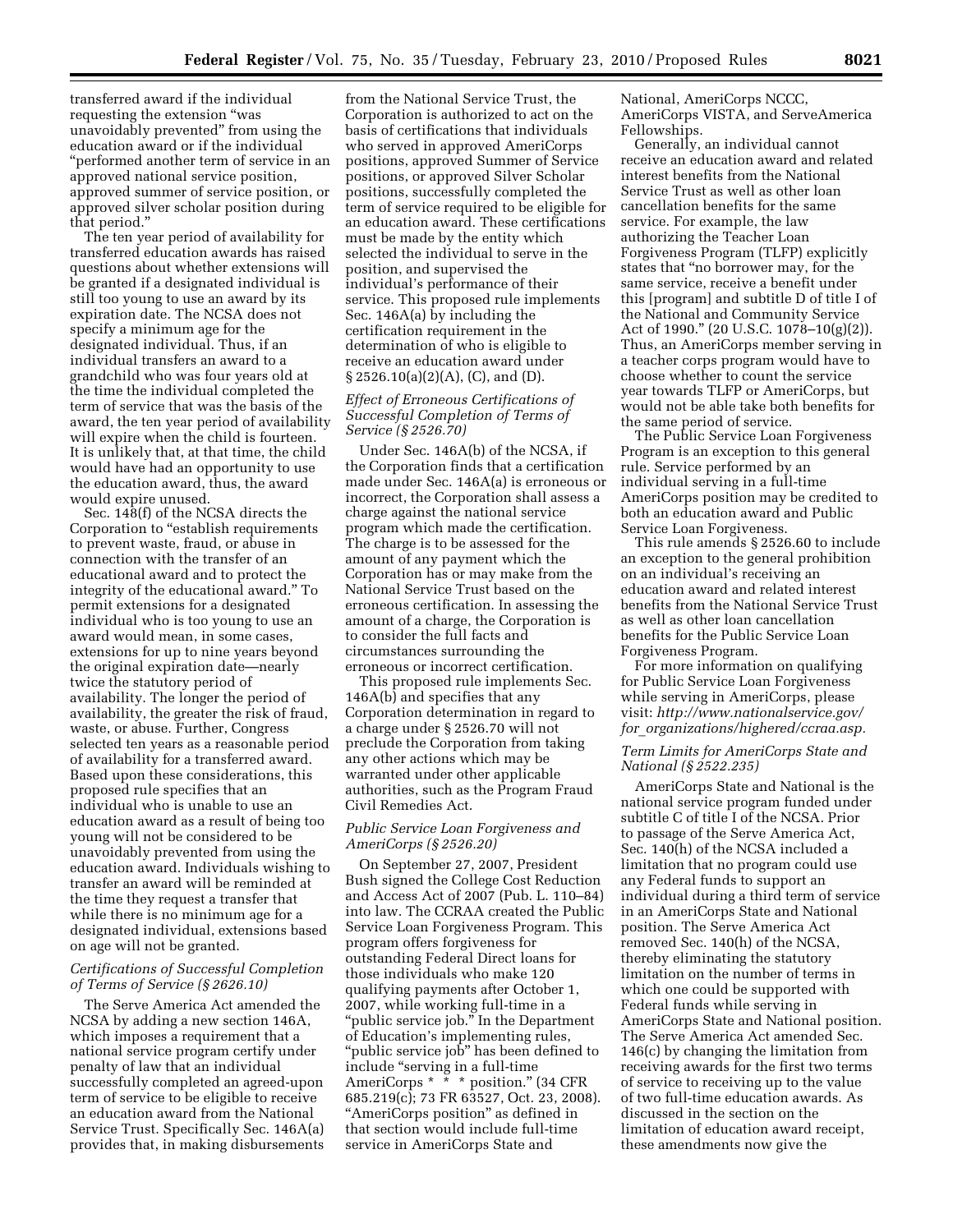Corporation the flexibility to support a single individual for more than two terms of service in less-than-full-time terms. The amendments do not guarantee an individual may serve more than two terms of service, nor do they direct the Corporation to provide an individual with the opportunity to serve more than two terms of service. Rather, the amended provision establishes a new limitation that the Corporation must enforce.

Theoretically, using the calculation for the aggregate value of awards received (discussed previously in this preamble), without term limitations, an individual could potentially serve as few as two full-time terms, or as many as 9 minimum-time terms, in AmeriCorps State and National. The number of minimum-time terms could be even higher if an individual leaves one or more terms for compelling personal circumstances. A minimumtime term may be completed over two years. Thus, without term limitations, a single individual could potentially serve in AmeriCorps State and National for nearly 20 years.

By statute, one of the Corporation's guiding purposes is to ''encourage citizens of the United States \* \* \* to engage in full-time or part-time national service.'' In furtherance of this, the Corporation's longstanding policy is to limit the number of terms an individual may serve in an approved national service position to ensure that there are opportunities for all interested Americans to serve. Increasingly, applications for AmeriCorps far exceed available positions. The Corporation's current limitation of two terms of service in AmeriCorps State and National means that, after a maximum of two terms, a position will be available for a new individual to have an opportunity to serve.

As discussed previously in this preamble, however, the Corporation appreciates that the law as amended affords more opportunities to serve for those individuals who serve in lessthan-full-time positions. To balance the increased flexibility afforded by the amended statute with the Corporation's interest in providing more Americans an opportunity to serve, the Corporation proposes to double the number of available terms in AmeriCorps State and National from two to four. This would provide twice as many opportunities as were previously available, but would place a reasonable limit in order to ensure service opportunities are available for other interested participants.

This proposed rule amends § 2522.235 to limit the number of terms

an individual may serve in AmeriCorps State and National to four. A term of service includes full-time, part-time, and reduced-part-time terms, as well as any term from which one exits after serving 15 percent of the agreed term of service or a term from which one is exited for misconduct. If a person leaves for reasons other than misconduct prior to serving 15%, the term is not considered a term of service for the purposes of this limitation. This does not mean that an individual is guaranteed four terms of service in AmeriCorps State and National.

Exhaustion of the number of terms one serves in AmeriCorps State and National would not necessarily prevent an individual from enrolling in a position in another national service program, such as AmeriCorps NCCC, AmeriCorps VISTA, or Silver Scholars, and receiving an education award for successful completion of the service. For example, if an individual serves four minimum-time terms in AmeriCorps State and National, for an aggregate value of .85 education awards received, the individual could enroll in a term in another national service program such as AmeriCorps VISTA, AmeriCorps NCCC, or Silver Scholars.

However, under the proposed rule, an individual may not enroll in any term of service for which the successful completion would result in receipt of an award that, when combined with the aggregate value of awards previously received, would exceed the value of two full-time education awards. Thus, if an individual served for two full-time terms of service in AmeriCorps State and National and received two full-time education awards, the individual would not be eligible to enroll in any term in AmeriCorps State and National, AmeriCorps NCCC, AmeriCorps VISTA, Silver Scholar, or other national service program for which the successful completion would result in the receipt of an AmeriCorps or Silver Scholar education award.

Please note that the Corporation's current regulatory limitation of two terms of service in AmeriCorps State and National fits within the current statutory framework, and will remain in effect until this proposed rule has been finalized.

# *Selection Criteria Sub-Categories for AmeriCorps State and National (Part 2522)*

The Serve America Act amended Subtitle C of title I of the NCSA by placing greater emphasis on a grantee's impact. Programs are now described not only in terms of their programmatic activities and the unmet community

needs the programs are addressing, but also in terms of 'performance indicators' that demonstrate the program's impact. Additionally, the NCSA now requires the Corporation to each year fund at least two of five statutorily described programs, including programs that address unmet education, health, economic opportunity, veteran, and clean energy needs. While the Corporation can accommodate these changes in future grant competitions without changing our current published selection criteria, the current "subcategories'' of the basic selection criteria and the published weights for the subcategories are an imperfect fit for the increased emphasis on performance and funding of programs addressing particular community needs.

This proposed rule would remove §§ 2522.425–435, the sections that describe the sub-categories of the three basic selection criteria, as well as §§ 2522.445–448, the sections that set out the weights given to the subcategories.

The Corporation will, in the future, publish specific sub-categories for the basic selection criteria as well as funding priorities in the Notice of Funds Availability. This will enable the Corporation to adjust application components and the weights given to sub-components. Additionally, this will further the Corporation's continued efforts to simplify the application process, as supported by the Serve America Act.

The Corporation will continue to use a multi-stage process, including review by a panel of experts, and will continue to make funding decisions based on the same basic selection criteria of program design, organizational capability, and cost-effectiveness and budget adequacy. The weights given to the basic selection criteria—50% for program design, 25% for organizational capability, and 25% for cost-effectiveness and budget adequacy—would not change. The change in location of published subcategories and their respective weights does not signify a change in the Corporation's standards for transparency, clarity, and consistency in considering applications; all applicants will be made aware of sub-categories of selection criteria in advance of the application and review process.

Please note that for the 2010 AmeriCorps State and National grant competition, the currently published selection criteria, sub-categories, and weights remain in effect.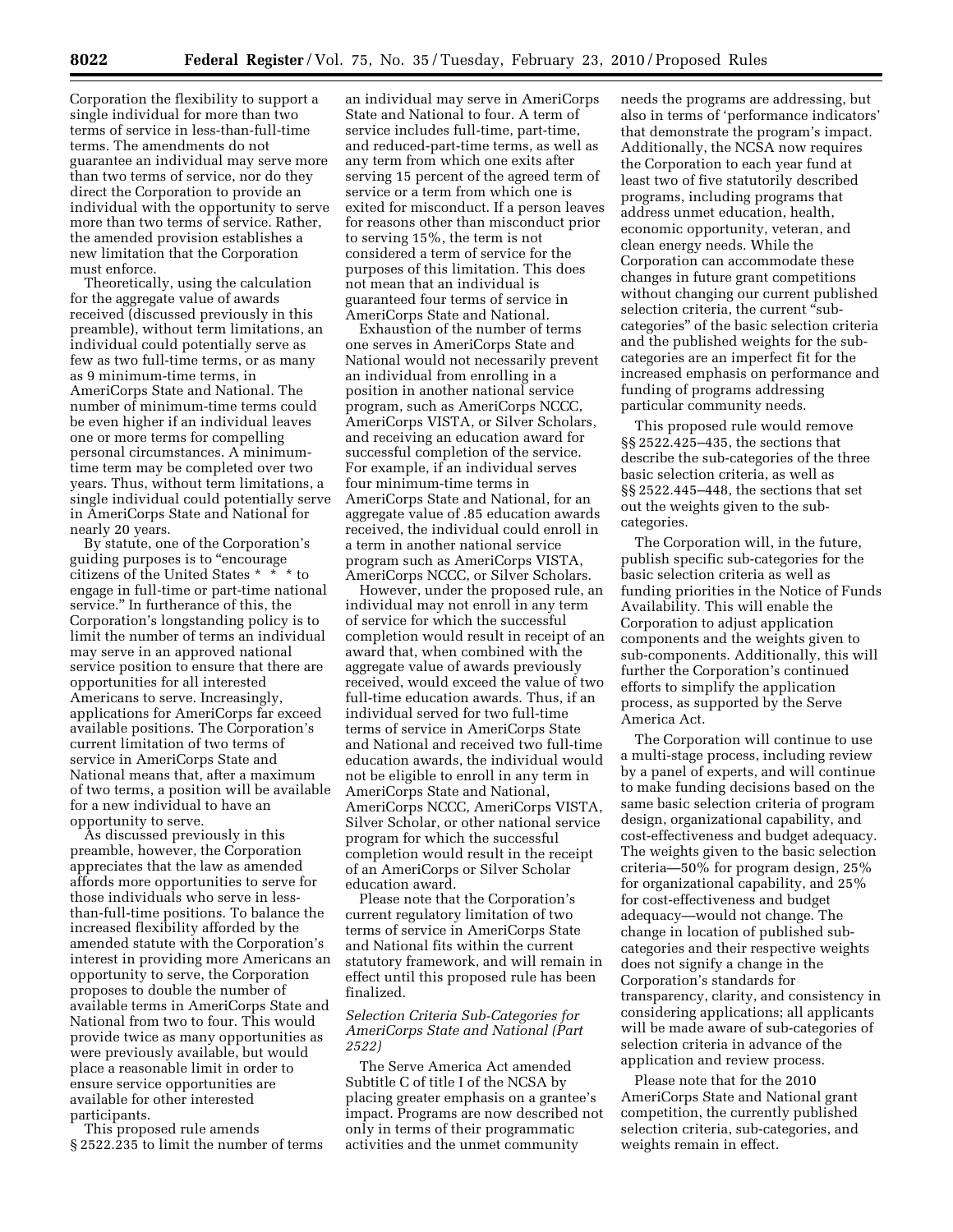# *Applications for the Same Project (§ 2522.320)*

The Serve America Act amended Sec. 130(g) of the NCSA, which previously required the Corporation to ''reject an application \* \* \* if a project proposed to be conducted using assistance requested by the applicant is already described in another application pending before the Corporation.'' As amended, this section now prohibits the Corporation from providing ''more than [one] grant under the national service laws for a fiscal year to support the same project under the national service laws.'' This provision, as amended, supports the Corporation's longstanding practice not to provide more than one grant to the same project. In addition, the revised language increases the Corporation's flexibility in structuring its grant application review process.

This proposed rule aligns the regulations with the amended statute by removing the regulatory conditions under which an applicant may submit multiple applications for the same project. In the future, the Corporation will include guidance on applying for different funds for the same project in the grant application instructions. For the purposes of preventing the same project from receiving more than one grant under the national service laws, the Corporation will continue to use the characteristics currently listed in § 2522.340 when determining whether two projects are the same.

Please note that the current regulations at §§ 2522.320–330 prohibiting the submission of more than one application for the same project in a single competition remain in effect for the 2010 AmeriCorps State and National grant competition.

# *Pre-Approval of Formula Programs (§ 2550.80)*

Sec. 130(f) of the NCSA was amended by the Serve America Act by removing the requirement that a State's application for Subtitle C (of title I of the NCSA) formula funds include an assurance that formula programs be selected on a competitive basis prior to submission of the application. This amendment aligns with language from the Corporation's annual appropriations and conforms to current practice. States continue to be required to provide an assurance that formula programs will be selected on a competitive basis, however, States may select these programs after submitting the application for Subtitle C formula funds. This proposed rule amends § 2550.80 to reflect this change.

# *Hardship Waiver Permitted for Cost Reimbursement Cap for Senior Companion and Foster Grandparent Programs (§§ 2551.92, 2552.92)*

Under current regulations, the total of cost reimbursements attributable to Senior Companions or Foster Grandparents, including stipends, insurance, transportation, meals, physical examinations, and recognition, may not exceed 80 percent of the Federal share of the grant award. Because of the financial challenges faced by some organizations as a result of the recent economic downtown and the real potential for a decrease in non-Federal support, the proposed rule permits the Corporation to allow an exception to the 80 percent limit in cases of demonstrated need. Demonstrated need would include initial difficulties in developing local funding sources in the first three years of operation; an economic downturn, natural disaster, or other similar event that severely reduces sources of local funding support; or the unexpected discontinuation of a long-term local funding source.

# SUMMARY OF REDESIGNATIONS

| Previous location                                                                                                        | Proposed location                                                                                                      |
|--------------------------------------------------------------------------------------------------------------------------|------------------------------------------------------------------------------------------------------------------------|
| \$2522.220(c)<br>§ 2522.220(d)<br>§ 2522.220(e)<br>§ 2522.220(f)<br>§ 2522.220(g)<br>Part 2530<br>Part 2531<br>Part 2532 | §2522.220(b)<br>§ 2522.220(c)<br>§ 2522.220(d)<br>§2522.220(e)<br>§ 2522.220(f)<br>Part 2531<br>Part 2532<br>Part 2533 |
|                                                                                                                          |                                                                                                                        |

## **IV. Effective Dates**

The Corporation intends to make any final rule based on this proposed rule effective no sooner than 30 days after the final rule is published in the **Federal Register**. We will include an implementation schedule in the final rule, based on the final rule's date of publication.

### **V. Non-Regulatory Issues**

### *Executive Order 12866*

Under Executive Order 12866, the Chief Executive Officer must determine whether this regulatory action is "significant" and therefore subject to the requirements of the Executive Order and review by OMB. Section 3(f) of Executive Order 12866 defines a "significant regulatory action" as an action likely to result in a rule that may (1) Have an annual effect on the economy of \$100 million or more, or adversely affect a sector of the economy, productivity, competition, jobs, the

environment, public health or safety, or State, local or Tribal governments, or communities in a material way (also referred to as an "economically significant'' rule); (2) create serious inconsistency or otherwise interfere with an action taken or planned by another agency; (3) materially alter the budgetary impacts of entitlement grants, user fees, or loan programs or the rights and obligations of recipients thereof; or (4) create novel legal or policy issues arising out of legal mandates, the President's priorities, or the principles set forth in the Executive order. The Chief Executive Officer has determined that this regulatory action is not significant under the Executive Order.

### *Regulatory Flexibility Act*

The Corporation has determined that the regulatory action will not result in (1) An annual effect on the economy of \$100 million or more; (2) a major increase in costs or prices for consumers, individual industries, Federal, State, or local government agencies, or geographic regions; or (3) significant adverse effects on competition, employment, investment, productivity, innovation, or on the ability of United States-based enterprises to compete with foreignbased enterprises in domestic and export markets. Therefore, the Corporation has not performed the initial regulatory flexibility analysis that is required under the Regulatory Flexibility Act (5 U.S.C. 601 *et seq.*) for major rules that are expected to have such results.

## *Paperwork Reduction Act of 1995*

Sections 2526.10, 2528.10, 2528.30, 2528.40, 2528.60, 2528.70, 2529.10, 2530.30, and 2530.85 contain information collection requirements. Under the Paperwork Reduction Act of 1995 (44 U.S.C. 3507(d)), the Corporation has submitted a copy of these sections to the Office of Management Budget (OMB) for its review.

Section 2526.10 identifies two new categories of individuals eligible to receive education awards—individuals who have successfully completed terms of service in Silver Scholar and Summer of Service positions. The proposed addition requires the development of new enrollment and exit forms for the National Service Trust for individuals enrolling in and exiting from Silver Scholar or Summer of Service positions. The Corporation estimates the burden associated with filling out a Silver Scholar or Summer of Service enrollment form to be 3 minutes and a Silver Scholar or Summer of Service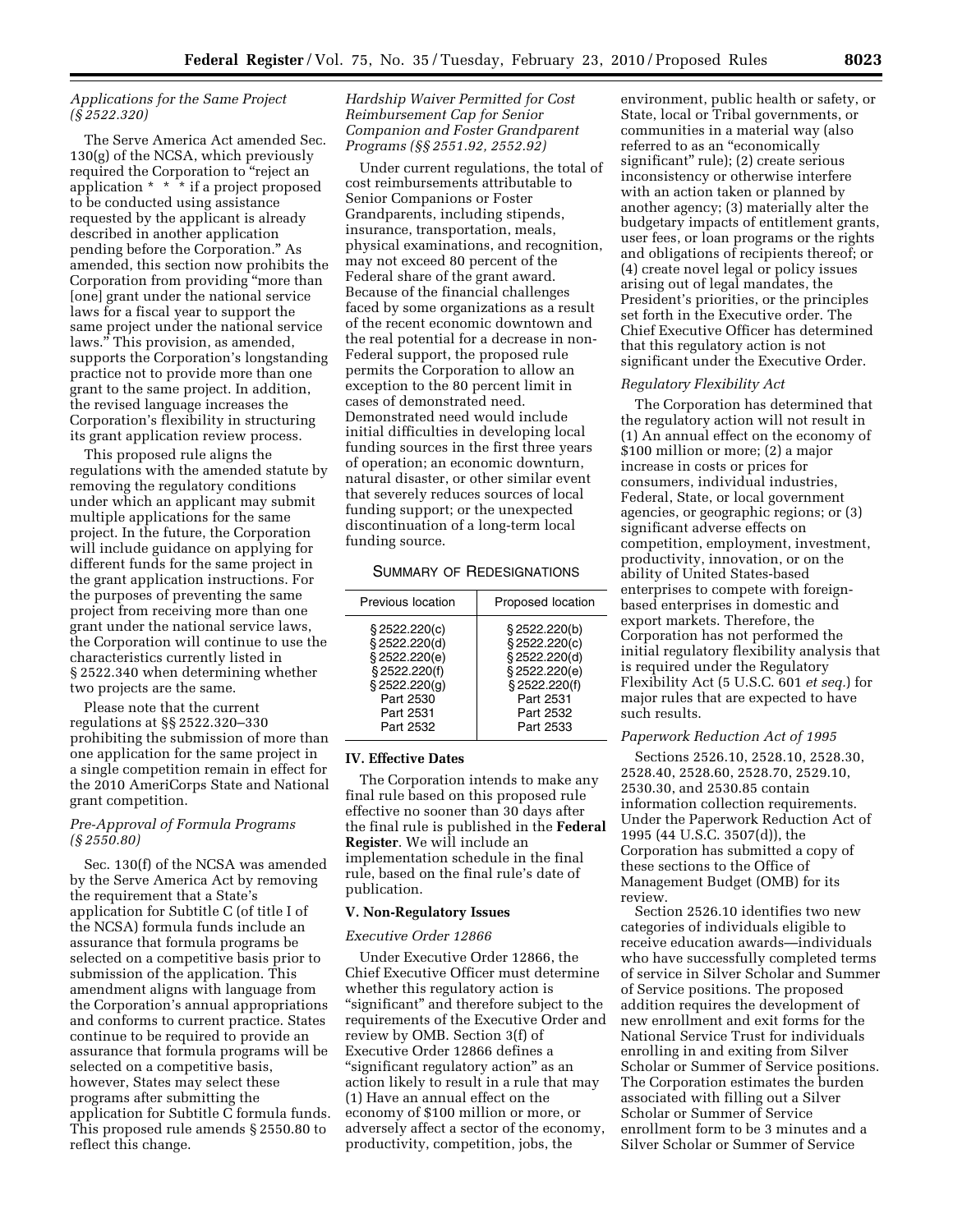exit form to be 3 minutes. Additionally, § 2526.10 requires the program supervising the participant to certify that the participant met eligibility criteria and successfully completed the required term of service. The proposed change affects those programs who supervise the participants. The burden hour estimate associated with the current exit form reported under OMB Control Number 3045–0015 is 3 minutes. The Corporation does not expect the proposed changes to increase the burden for this collection.

Section 2528.10 expands the available uses of an education award to include use for current educational expenses incurred in enrolling in an educational institution or training establishment approved for educational benefits under the Montgomery G.I. Bill for offering programs of education, apprenticeship, or on-job training for which educational assistance may be provided by the Secretary of Veterans Affairs. Sections 2528.60–70 lay out the processes for requesting to use an award for this purpose. These proposed provisions affect individuals who choose to use education awards for this purpose, and the educational institutions or training establishments at which such individuals elect to use their awards. The burden hour estimate associated with the current voucher and payment request form reported under OMB Control Number 3045–0014 is 5 minutes. The Corporation does not expect the proposed additions to increase the burden for this collection.

Section 2529.10 expands the availability of payments on accrued interest to individuals who successfully complete terms of service in Silver Scholar positions. This affects those individuals who serve in Silver Scholar programs and elect to place qualified student loans in forbearance, and request accrued interest payments from the National Service Trust. The burden hour estimate associated with the current forbearance request form and interest accrual form, reported under OMB Control Numbers 3045–0030 and 3045–0053 are 1 minute and 10 minutes, respectively. The Corporation does not expect the proposed changes to increase the burdens for these collections.

Sections 2530.30 and 2530.85 set forth the processes for requesting to transfer an award, accepting a transferred award, and revoking a transferred award. This affects those individuals who choose to transfer their education awards and those individuals receiving awards via transfer. The Corporation estimates the burden associated with requesting to transfer an award and accepting a transferred award to be 5 minutes, and the burden associated with revoking a transferred award to be 5 minutes.

# **List of Subjects**

*45 CFR Part 2510* 

Grant programs—social programs, Volunteers.

# *45 CFR Part 2522*

Grants administration, Grant programs—social programs, Volunteers.

# *45 CFR Part 2525*

Grant programs—social programs, Student aid, Volunteers.

# *45 CFR Part 2526*

Education, Grant programs—social programs, Student aid, Volunteers.

# *45 CFR Part 2527*

Education, Grant programs—social programs, Student aid, Volunteers.

### *45 CFR Part 2528*

Education, Grant programs—social programs, Student aid, Volunteers.

### *45 CFR Part 2529*

Education, Grant programs—social programs, Student aid, Volunteers.

#### *45 CFR Part 2530*

Education, Grant programs—social programs, Student aid, Volunteers.

### *45 CFR Part 2531*

Grant programs—social programs.

# *45 CFR Part 2532*

Grant programs—social programs, Volunteers.

# *45 CFR Part 2533*

Grants administration, Grant programs—social programs.

# *45 CFR Part 2550*

Grants administration, Grant programs—social programs.

### *45 CFR Part 2551*

Grants administration, Grant programs—social programs, Volunteers.

## *45 CFR Part 2552*

Grants administration, Grant programs—social programs, Volunteers.

For the reasons stated in the preamble, under the authority 42 U.S.C. 12651d, the Corporation for National and Community Service proposes to amend chapter XXV, title 45 of the Code of Federal Regulations, as follows:

# **PART 2510—OVERALL PURPOSES AND DEFINITIONS**

1. The authority citation for Part 2510 continues to read as follows:

**Authority:** 42 U.S.C. 12501 *et seq.* 

2. Amend § 2510.20 by adding definitions for "Approved Silver Scholar position'' and ''Approved Summer of Service position'' in alphabetical order, to read as follows:

#### **§ 2510.20 Definitions**  \* \* \* \* \*

*Approved Silver Scholar Position.* The term *approved Silver Scholar position*  means a Silver Scholar position for which the Corporation has approved a

Silver Scholar education award. *Approved Summer of Service Position.* The term *approved Summer of Service position* means a Summer of Service position for which the Corporation has approved a Summer of Service education award.

\* \* \* \* \*

# **PART 2522—AMERICORPS PARTICIPANTS, PROGRAMS, AND APPLICANTS**

3. The authority citation for Part 2522 continues to read as follows:

**Authority:** 42 U.S.C. 12571–12595; 12651b–12651d; E.O. 13331, 69 FR 9911.

4. Amend § 2522.220 by:

a. Revising the heading;

b. Removing paragraph (b);

c. Redesignating paragraphs (c)

through (g) as (b) through (f), respectively; and

d. Revising newly redesignated paragraph (b).

The revisions read as follows:

\* \* \* \* \*

# **§ 2522.220 What are the required terms of service for AmeriCorps participants?**

(b) *Eligibility for subsequent term.* A participant will only be eligible to serve a subsequent term of service if that individual has received satisfactory performance review(s) for any previous term(s) of service in an approved AmeriCorps position, in accordance with the requirements of paragraph (d) of this section and § 2526.15. Mere eligibility for a second or further term of service in no way guarantees a participant selection or placement. \* \* \* \* \*

5. Amend § 2522.230 by:

- a. Revising paragraphs (b)(6) and
- (b)(7); and

b. Revising paragraph (e). The revisions read as follows: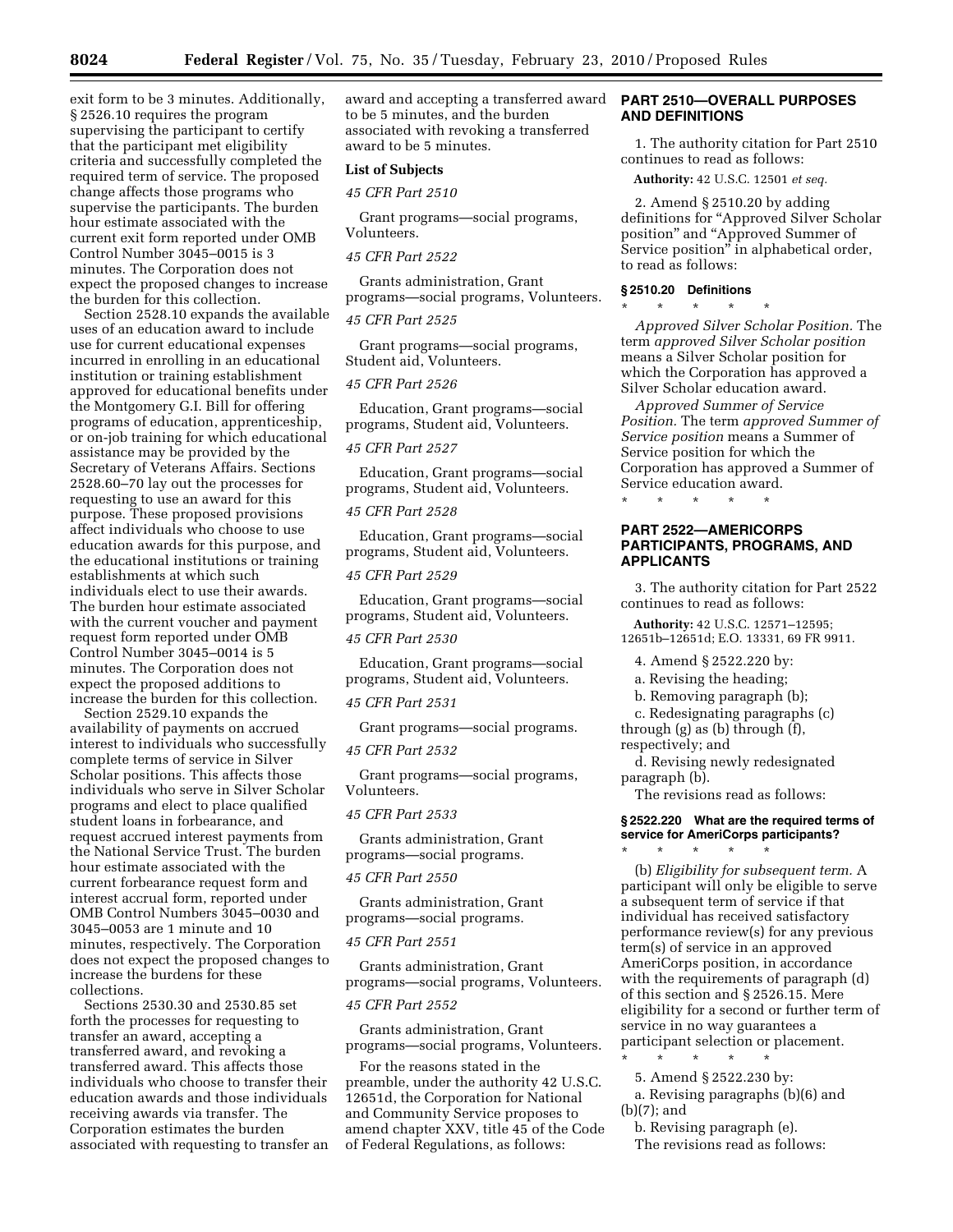**§ 2522.230 Under what circumstances may AmeriCorps participants be released from completing a term of service, and what are the consequences?** 

\* \* \* \* \*

(b) \* \* \* (6) An individual's eligibility for a subsequent term of service in AmeriCorps will not be affected by release for cause from a prior term of service so long as the individual received a satisfactory end-of-term performance review as described in § 2522.220(d)(2) for the period served in the prior term.

(7) Except as provided in paragraph (e) of this section, a term of service from which an individual is released for cause counts as one of the terms of service described in § 2522.235 for which an individual may receive the benefits described in §§ 2522.240 through 2522.250.

\* \* \* \* \*

(e) *Release prior to serving 15 percent of a term of service.* If a participant is released for reasons other than misconduct prior to completing 15 percent of a term of service, the term will not be considered to be one of the terms of service described in § 2522.220(b) for which an individual may receive the benefits described in §§ 2522.240 through 2522.250.

6. Add a new § 2522.235 to read as follows:

### **§ 2522.235 Is there a limit on the number of terms an individual may serve in an AmeriCorps State and National program?**

(a) *General limitation.* An individual may receive the benefits described in §§ 2522.240 through 2522.250 for no more than four terms of service in an AmeriCorps State and National program, regardless of whether those terms were served on a full-, part-, or reduced part-time basis, consistent with the limitations in § 2526.50.

(b) *Early release.* Except as provided in paragraph (c) of this section, a term of service from which an individual is released for compelling personal circumstances or for cause counts as one of the terms of service for which an individual may receive the benefits described in § 2522.240 through § 2522.250.

(c) *Release prior to serving fifteen percent of a term.* If a person is released for reasons other than misconduct prior to completing fifteen percent of a term of service, the term will not be considered one of the terms of service for which an individual may receive the benefits described in §§ 2522.240 through 2522.250.

7. Amend § 2522.240 by:

a. Revising paragraph (a); and

b. Removing the reference to § 2522.220(g) in paragraph (c) and adding a reference to § 2522.220(f) in its place.

The revision will read as follows:

### **§ 2522.240 What financial benefits do AmeriCorps participants serving in approved AmeriCorps positions receive?**

(a) *AmeriCorps educational awards.*  An individual serving in an approved AmeriCorps State and National position will receive an educational award from the National Service Trust upon successful completion of each of no more than four terms of service as defined in § 2522.220, consistent with the limitations in § 2526.50. \* \* \* \* \*

*§§ 2522.320, 2522.330, 2522.425, 2522.430, 2522.435, 2522.445, and 2522.448 [Removed and Reserved]* 

8. Remove and reserve §§ 2522.320, 2522.330, 2522.425, 2522.430, 2522.435, 2522.445, and 2522.448.

# **PART 2525—NATIONAL SERVICE TRUST: PURPOSE AND DEFINITIONS**

9. The authority citation for Part 2525 is revised to read as follows:

**Authority:** 42 U.S.C. 12601–12606.

10. Amend § 2525.20 by:

a. Removing the definition for ''approved school-to-work program'';

b. Revising the definitions for "education award" and "term of service"; and

c. Adding definitions for ''AmeriCorps education award," "economically disadvantaged youth," "Silver Scholar education award,'' and ''Summer of Service education award'' in alphabetical order, to read as follows:

### **§ 2525.20 [Amended]**

\* \* \* \* \* *AmeriCorps education award.* For the purposes of this section, the term *AmeriCorps education* award means the financial assistance available under parts 2526 through 2528 of this chapter for which an individual in an approved AmeriCorps position may be eligible.

\* \* \* \* \* *Economically disadvantaged youth.*  For the purposes of this section, the phrase *economically disadvantaged youth* means a child who is eligible for a free lunch and breakfast under the Richard B. Russell National School Lunch Act (42 U.S.C. 1758(b)).

*Education award.* For the purposes of this section, the term *education award*  refers to the financial assistance available under parts 2526 through 2528 of this chapter, including AmeriCorps education awards, Silver Scholar

education awards, and Summer of Service education awards.

\* \* \* \* \* *Silver Scholar education award.* For the purposes of this section, the term *Silver Scholar education award* means the financial assistance available under parts 2526 through 2528 of this chapter for which an individual in an approved Silver Scholar position may be eligible.

*Summer of Service education award.*  For the purposes this section, the term *Summer of Service education award*  means the financial assistance available under parts 2526 through 2528 of this chapter for which an individual in an approved Summer of Service position may be eligible.

*Term of service.* The term *term of service* means—

(1) For an individual serving in an approved AmeriCorps position, one of the terms of service specified in § 2522.220 of this chapter;

(2) For an individual serving in an approved Silver Scholar position, not less than 350 hours during a one-year period; and

(3) For an individual serving in an approved Summer of Service position, not less than 100 hours during the summer months.

# **PART 2526—ELIGIBILITY FOR AN EDUCATION AWARD**

11. The authority citation for Part 2526 is revised to read as follows:

**Authority:** 42 U.S.C. 12601–12604, 12606.

12. Amend § 2526.10 by revising paragraph (a) to read as follows:

### **§ 2526.10 Who is eligible to receive an education award from the National Service Trust?**

(a) *General.* An individual is eligible to receive an education award from the National Service Trust if the organization responsible for the individual's supervision in a national service program certifies that the individual—

(1) Met the applicable eligibility requirements for the approved AmeriCorps position, approved Silver Scholar position, or approved Summer of Service position, as appropriate, in which the individual served;

(2)(i) For an AmeriCorps education award, successfully completed the required term of service in the approved national service position;

(ii) For a partial AmeriCorps education award, completed at least 15 percent of the originally-approved term of service, and performed satisfactorily prior to being granted a release for compelling personal circumstances consistent with § 2522.230(a);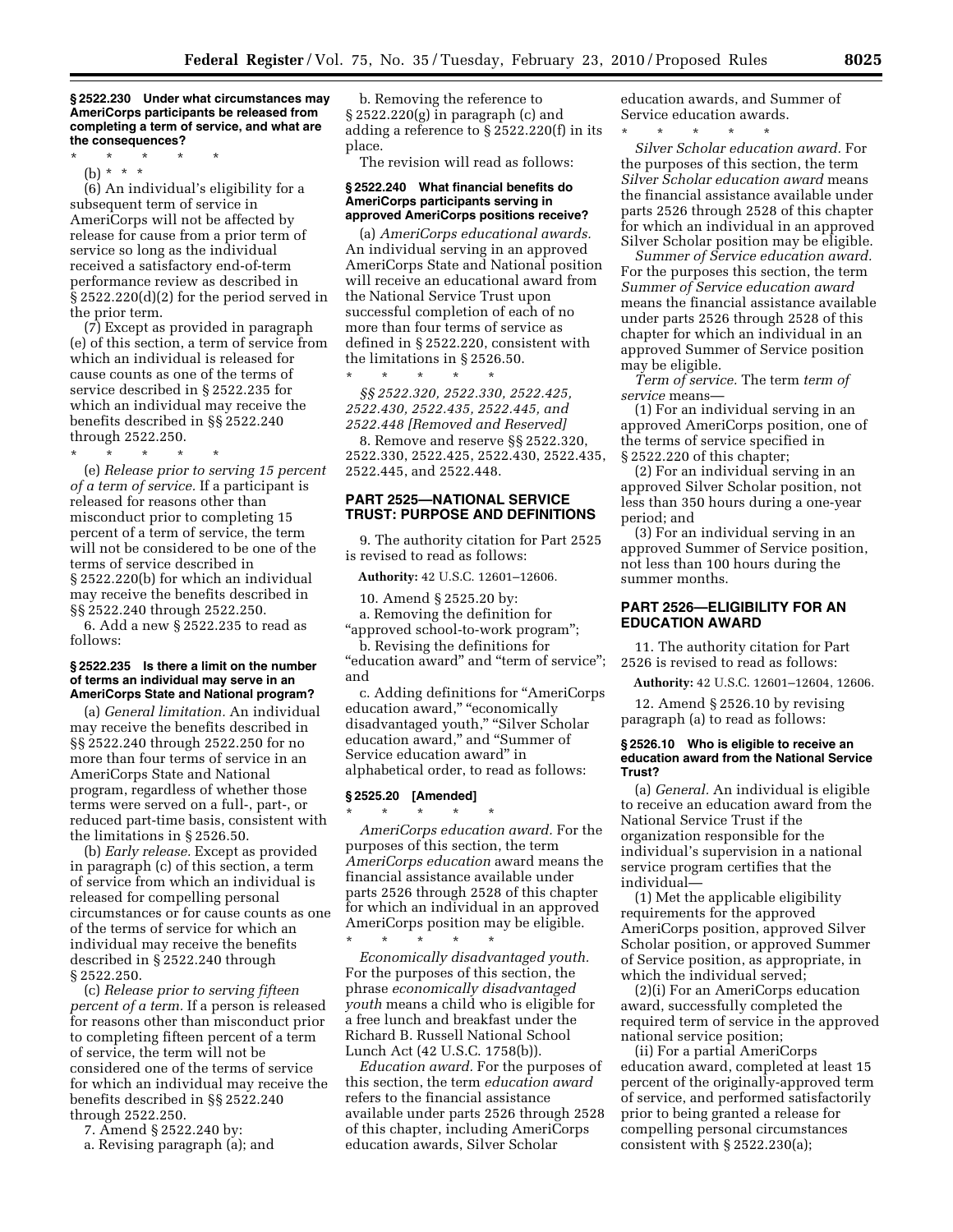(iii) For a Summer of Service education award, successfully completed the required term of service in a Summer of Service position; or

(iv) For a Silver Scholar education award, successfully completed the required term of service in a Silver Scholar position; and

(3) Is a citizen, national, or lawful permanent resident alien of the United States.

\* \* \* \* \* 13. Add a new § 2526.15 to read as follows:

### **§ 2526.15 Upon what basis may an organization responsible for the supervision of a national service participant certify that the individual successfully completed a term of service?**

(a) An organization responsible for the supervision of an individual serving in an AmeriCorps State and National position will determine whether an individual successfully completed a term of service based upon an end-ofterm evaluation conducted pursuant to § 2522.220(d).

(b) An organization responsible for the supervision of an individual serving in a program other than AmeriCorps State and National will determine whether an individual successfully completed a term of service based upon an end-of-term evaluation that examines whether the individual:

(1) Completed the required number of service hours for the term of service;

(2) Satisfactorily performed on assignments, tasks, or projects; and

(3) Met any performance criteria as determined by the program and communicated to the member.

(c) A certification by the organization responsible for the supervision of an individual that the individual did or did not successfully complete a term of service will be deemed to incorporate an end-of-term evaluation.

14. Amend § 2526.20 by revising paragraph (a) to read as follows:

### **§ 2526.20 Is an AmeriCorps participant who does not complete an originallyapproved term of service eligible to receive a pro-rated education award?**

(a) *Compelling personal circumstances.* A participant in an approved AmeriCorps position who is released prior to completing an approved term of service for compelling personal circumstances in accordance with § 2522.230(a) is eligible for a prorated education award if the participant—

(1) Performed satisfactorily prior to being granted a release for compelling personal circumstances; and

(2) Completed at least 15 percent of the originally-approved term of service. \* \* \* \* \*

15. Add a new § 2526.25 to read as follows:

### **§ 2526.25 Is a participant in an approved Summer of Service position or approved Silver Scholar position who does not complete an approved term of service eligible to receive a pro-rated education award?**

No. An individual released for any reason prior to completing an approved term of service in a Silver Scholar or Summer of Service position is not eligible to receive a pro-rated award.

16. Revise § 2526.40 to read as follows:

#### **§ 2526.40 What is the time period during which an individual may use an education award?**

(a) *General requirement.* Unless the Corporation approves an extension in accordance with the requirements of paragraph (b) of this section—

(1) An individual may use an AmeriCorps education award or a Silver Scholar education award within seven years of the date on which the individual successfully completed a term of service in an approved AmeriCorps or Silver Scholar position;

(2) An individual may use a Summer of Service education award within ten years of the date on which the individual successfully completed a term of service in an approved Summer of Service position;

(3) A designated individual who receives a transferred education award in accordance with § 2530.10 may use the transferred education award within ten years of the date on which the individual who transferred the award successfully completed the term of service in an approved AmeriCorps or Silver Scholar position that is the basis of the award.

(b) *Extensions.* In order to receive an extension of the period of availability specified in paragraph (a) of this section for using an education award, an individual must apply to the Corporation for an extension prior to the end of that time period. The Corporation will grant an application for an extension under the following circumstances:

(1) If the Corporation determines that an individual was performing another term of service in an approved AmeriCorps, Summer of Service, or Silver Scholar position during the original period of availability, the Corporation will grant an extension for a time period that is equivalent to the time period during which the individual was performing the other term of service.

(2) If the Corporation determines that an individual was unavoidably prevented from using the education award during the original period of availability, the Corporation will grant an extension for a period of time that the Corporation deems appropriate. An individual who is ineligible to use an education award as a result of the individual's conviction of the possession or sale of a controlled substance is not considered to be unavoidably prevented from using the education award for the purposes of this paragraph. In the case of a transferred award, an individual who is unable to use an education award as a result of being too young to enroll in an institution of higher education or other training establishment is not considered to be unavoidably prevented from using the education award.

17. Revise § 2526.50 to read as follows:

#### **§ 2526.50 Is there a limit on the total amount of education awards an individual may receive?**

(a) *General Limitation.* No individual may receive more than an amount equal to the aggregate value of two full-time education awards.

(b) *Calculation of the value of an education award.* For the purposes of this section, the value of an education award is equal to the actual amount of the education award received divided by the amount of a full-time education award in the year the AmeriCorps or Silver Scholar position to which the award is attributed was approved. Each award received will be considered to have a value between 0 and 1. Although the amount of a full-time award as defined in § 2527.10(a) may change, the value of a full-time award will always be equal to 1.

(c) *Calculation of aggregate value of awards received.* The aggregate value of awards received is equal to the sum of:

(1) The value of each education award received as a result of successful completion of an approved AmeriCorps position;

(2) The value of each partial education award received as a result of release from an approved AmeriCorps position for compelling personal circumstances;

(3) The value of each education award received as a result of successful completion of a term of service in an approved Silver Scholar position; and

(4) The value of any amount received as a transferred education award, except as provided in § 2530.60(c).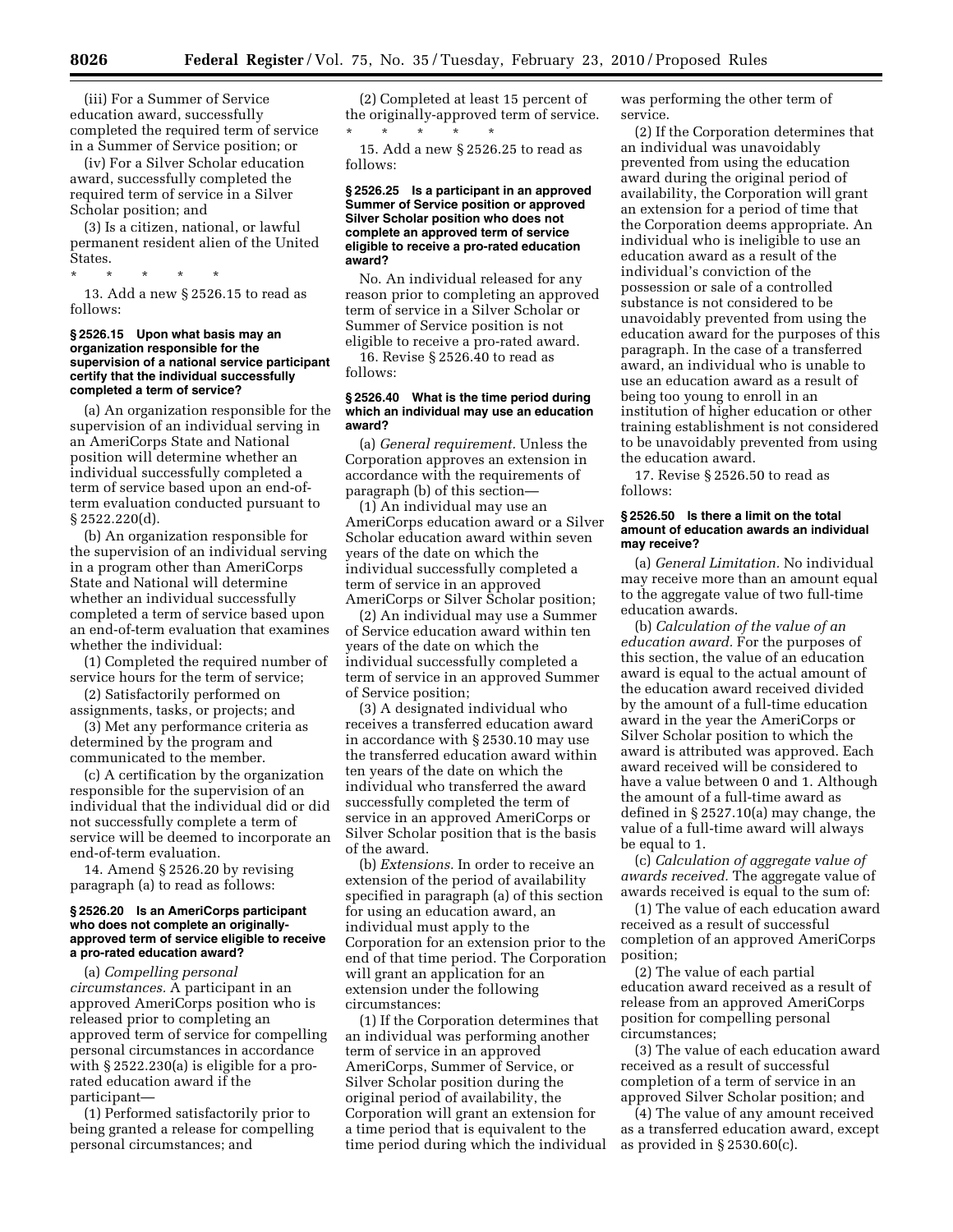(d) *Determination of Receipt of Award.* For purposes of determining the aggregate value of education awards, an award is considered to be received at the time it becomes available for an individual's use.

18. Add a new § 2526.55 to read as follows:

### **§ 2526.55 What is the impact of the aggregate value of education awards received on an individual's ability to enroll in subsequent terms of service?**

No individual may enroll in a subsequent term of service if successful completion of that term of service would result in receipt of an education award the value of which, when added to the aggregate value of awards previously received, would be greater than 2.

19. Revise § 2526.60 to read as follows:

### **§ 2526.60 May an individual receive an education award and related interest benefits from the National Service Trust as well as other loan cancellation benefits for the same service?**

An individual may not receive an education award and related interest benefits from the National Service Trust for a term of service and have that same service credited toward repayment, discharge, or cancellation of other student loans, except as provided under 31 CFR 685.219.

20. Add a new § 2526.70 to read as follows:

# **§ 2526.70 What are the effects of an erroneous certification of successful completion of a term of service?**

(a) If the Corporation determines that the certification made by an national service program under § 2526.10(a)(2)(i), (iii), or (iv) is erroneous, the Corporation shall assess against the national service program a charge for the amount of any associated payment or potential payment from the National Service Trust, taking into consideration the full facts and circumstances surrounding the erroneous or incorrect certification.

(b) Nothing in this section shall prohibit the Corporation from taking any action authorized by law based upon any certification that is knowingly made in a false, materially misleading, or fraudulent manner.

## **PART 2527—DETERMINING THE AMOUNT OF AN EDUCATION AWARD**

21. The authority citation for Part 2527 is revised to read as follows:

**Authority:** 42 U.S.C. 12601–12606.

22. Amend § 2527.10 by:

a. Revising the heading;

b. Revising paragraphs (a), (b), and (c); and

c. Adding new paragraphs (e) and (f). The revisions and additions read as follows:

### **§ 2527.10 What is the amount of an education award?**

(a) *Full-time term of service.* The education award for a full-time term of service in an approved AmeriCorps position of at least 1,700 hours will be equal to the maximum amount of a Federal Pell Grant under section 401 of the Higher Education Act of 1965 (20 U.S.C. 1070a) that a student eligible for such grant may receive in the aggregate for the award year in which the term of service is approved by the Corporation.

(b) *Part-time term of service.* The education award for a part-time term of service in an approved AmeriCorps position of at least 900 hours is equal to one half of the amount of an education award amount for a full-time term of service described in paragraph (a) of this section.

(c) *Reduced part-time term of service.*  The education award for a reduced parttime term of service in an approved AmeriCorps position of fewer than 900 hours is an amount equal to the product of:

(1) The number of hours of service required to complete the reduced parttime term of service divided by 900; and

(2) The amount of the education award for a part-time term of service described in paragraph (b) of this section.

\* \* \* \* \* (e) *Summer of Service Education Award.* (1) *In general.* The education award for a term of service in an approved Summer of Service position for at least 100 hours is \$500.

(2) *Exception.* The Corporation may authorize a Summer of Service education award of \$750 if the participant is economically disadvantaged, as certified by the school operating the Summer of Service program.

(f) *Silver Scholar Education Award.*  The education award for a term of service in an approved Silver Scholar position for at least 350 hours is \$1,000.

# **PART 2528—USING AN EDUCATION AWARD**

23. The authority citation for Part 2528 is revised to read as follows:

**Authority:** 42 U.S.C. 12601–12606.

24. Revise § 2528.10(a)(3) to read as follows:

# **§ 2528.10 [Amended]**

 $(a) * * * *$ 

(3) To pay expenses incurred in enrolling in an educational institution

or training establishment approved for educational benefits under the Montgomery G.I. Bill (38 U.S.C. 3670 *et seq.*) for offering programs of education, apprenticeship, or on-job training for which educational assistance may be provided by the Secretary of Veterans Affairs, in accordance with §§ 2528.60, 2528.70, and 2529.80.

25. Revise § 2528.30(a)(2)(vi)(A) and (B) to read as follows:

### **§ 2528.30 [Amended]**

- $(a) * * * *$
- $(2) * * * *$
- $(vi) * * * *$
- 

(A) The individual's cost of attendance and other educational expenses; and

(B) The individual's estimated student financial assistance for that period under part A of title IV of the Higher Education Act (20 U.S.C. 1070 *et seq.*).

26. Revise § 2528.40(a) and (b) to read as follows:

### **§ 2528.40 Is there a limit on the amount of an individual's education award that the Corporation will disburse to an institution of higher education for a given period of enrollment?**

\* \* \* \* \*

\* \* \* \* \*

(a) The individual's cost of attendance and other educational expenses, determined by the institution of higher education in accordance with section 472 of the Higher Education Act of 1965 (20 U.S.C. 1987ll); and

(b) The individual's estimated financial assistance for that period under part A of title IV of the Higher Education Act.

27. Revise § 2528.60 to read as follows:

### **§ 2528.60 Who may use the education award to pay expenses incurred in an educational institution or training establishment approved for educational benefits under the Montgomery G.I. Bill?**

To use the education award to pay expenses incurred in enrolling at an educational institution or training establishment in a program of education approved by the Secretary of Veterans Affairs (38 U.S.C. 3670 *et seq.*), you must have received an education award for successfully completing a term in an approved AmeriCorps position, approved Summer of Service position, or approved Silver Scholar position, in which you enrolled on or after October 1, 2009.

28. Revise § 2528.70 to read as follows: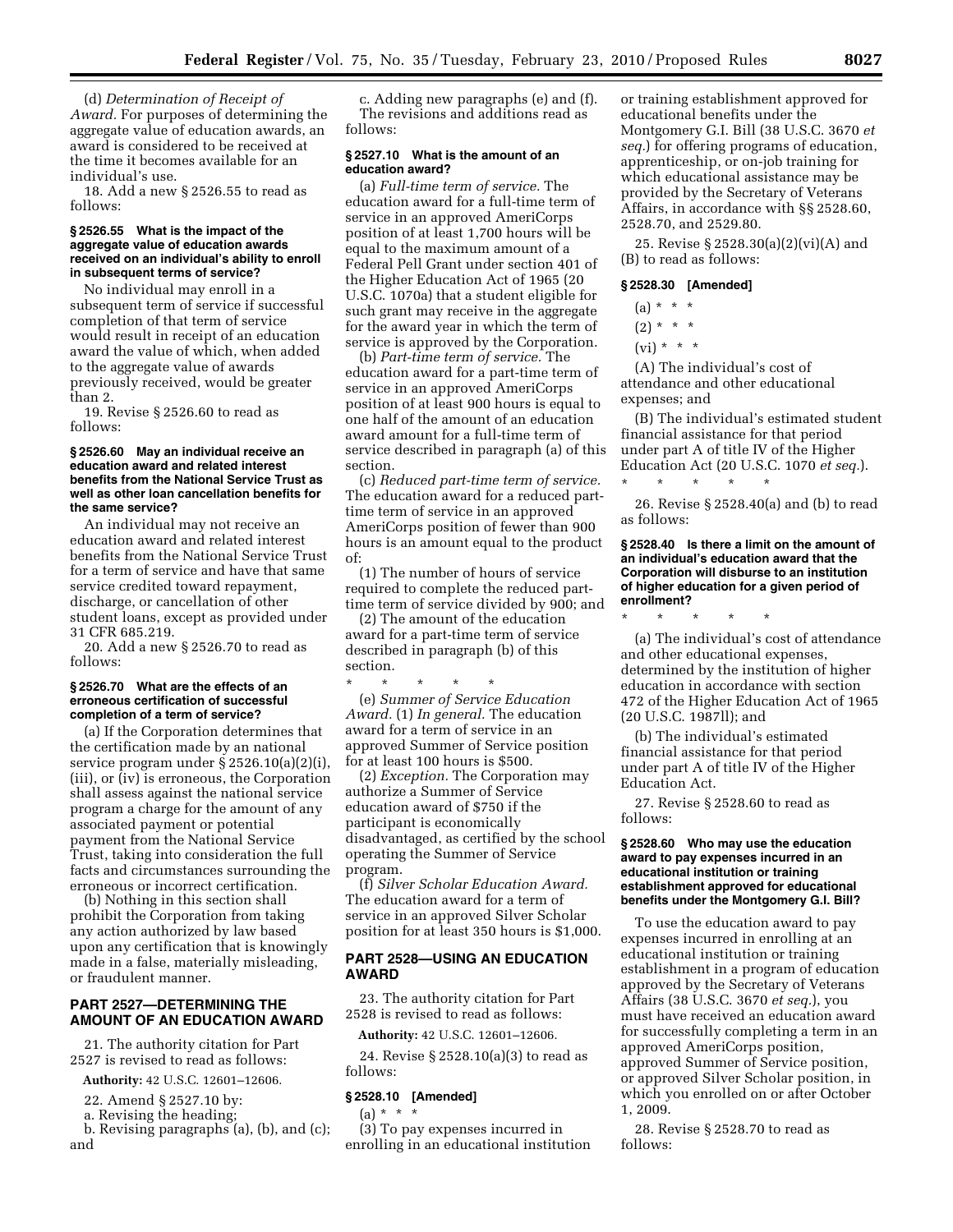#### **§ 2528.70 What steps are necessary to use an education award to pay expenses incurred in enrolling at an educational institution or training establishment in a program of education approved by the Secretary of Veterans Affairs?**

(a) *Required Information.* Before disbursing an amount from an education award to pay for expenses incurred in enrolling at an educational institution or training establishment in a program of education approved by the Secretary of Veterans Affairs (38 U.S.C. 3670 *et seq.*), the Corporation must receive—

(1) An individual's written authorization and request for a specific payment amount;

(2) Verification from the individual that the individual meets the criteria in § 2528.60; and

(3) Information from the educational institution or training establishment as requested by the Corporation, including verification that—

(i) The amount requested will be used to pay all or part of the individual's expenses attributable to a course, program of education, apprenticeship, or job training offered by the institution or establishment;

(ii) The course(s) or program(s) for which the individual is requesting to use the education award has been and is currently approved by the State approving agency for the State where the institution or establishment is located, or by the Secretary of Veterans Affairs; and

(iii) If an individual who has used an education award withdraws or otherwise fails to complete the period of enrollment for which the education award was provided, the institution or establishment will ensure a pro-rata refund to the Corporation of the unused portion of the education award.

(b) *Payment.* When the Corporation receives the information required under paragraph (a) of this section, the Corporation will pay the institution or establishment and notify the individual of the payment.

29. Add a new § 2528.80 to read as follows:

### **§ 2528.80 What happens if an individual for whom the Corporation has disbursed education award funds withdraws or fails to complete the period of enrollment at an educational institution or training establishment in a program of education approved by the Secretary of Veterans Affairs?**

(a) If an individual for whom the Corporation has disbursed education award funds withdraws or otherwise fails to complete a period of enrollment, the approved educational institution or training establishment that receives a disbursement of education award funds

from the Corporation must provide a pro-rata refund to the Corporation of the unused portion of the education award.

(b) The Corporation will credit any refund received for an individual under paragraph (a) of this section to the individual's education award allocation in the National Service Trust.

# **PART 2529—PAYMENT OF ACCRUED INTEREST**

30. The authority citation of Part 2529 is revised to read as follows:

**Authority:** 42 U.S.C. 12601–12606.

31. Amend § 2529.10 by revising the heading and paragraph (a)(1) to read as follows:

### **§ 2529.10 Under what circumstances will the Corporation pay interest that accrues on qualified student loans during an individual's term of service in an approved AmeriCorps position or approved Silver Scholar position?**

 $(a) * * * *$ 

(1) The individual successfully completes a term of service in an approved AmeriCorps position or approved Silver Scholar position; and \* \* \* \* \*

# **PARTS 2530, 2531, 2532, AND 2533 [REDESIGNATED AS PARTS 2531, 2532, 2533, AND 2534]**

32. Redesignate parts 2530, 2531, 2532, and 2533 as parts 2531, 2532, 2533 and 2534, respectively

33. Add a new Part 2530 to read as follows:

# **PART 2530—TRANSFER OF EDUCATION AWARDS**

Sec.

- 2530.10 Under what circumstances may an individual transfer an education award?
- 2530.20 For what purposes may a transferred award be used?
- 2530.30 What steps are necessary to transfer an education award?
- 2530.40 Is there a limit on the number of individuals one may designate to receive a transferred award?
- 2530.50 Is there a limit on the amount of transferred awards a designated individual may receive?
- 2530.60 What is the impact of transferring or receiving a transferred education award on an individual's eligibility to receive additional education awards?
- 2530.70 Is a designated individual required to accept a transferred education award?
- 2530.80 Is an award revocable once transferred?
- 2530.90 Is a designated individual eligible for the payment of accrued interest under part 2529?

**Authority:** 42 U.S.C. 12601–12606.

### **§ 2530.10 Under what circumstances may an individual transfer an education award?**

An individual may transfer an education award to the individual's child, grandchild, or foster child if—

(a) The individual enrolled in an approved AmeriCorps State and National position or approved Silver Scholar position on or after October 1, 2009;

(b) The individual was age 55 or older on the day the individual commenced the term of service in an approved AmeriCorps State and National position or in approved Silver Scholar position;

(c) The individual successfully completed a term of service in an approved AmeriCorps State and National position or an approved Silver Scholar position;

(d) The award the individual is requesting to transfer has not expired, consistent with the period of availability set forth in § 2526.40(a);

(e) The individual designated to receive the transferred award is the transferring individual's child, grandchild, or foster child; and

(f) The individual designated to receive the transferred award is a citizen, national, or lawful permanent resident alien of the United States.

### **§ 2530.20 For what purposes may a transferred award be used?**

A transferred award may be used by a designated individual to repay qualified student loans or to pay current educational expenses at an institution of higher education, as described in § 2528.10.

### **§ 2530.30 What steps are necessary to transfer an education award?**

(a) *Request for Transfer.* Before transferring an award to a designated individual, the Corporation must receive a request from the transferring individual, including—

(1) The individual's written authorization to transfer the award, the year in which the award was earned, and the specific amount of the award to be transferred;

(2) Identifying information for the individual designated to receive the transferred award;

(3) A certification that the transferring individual meets the requirements of § 2530.10; and

(4) A certification that the designated individual is the child, grandchild, or foster child of the transferring individual.

(b) *Notification to Designated Individual.* Upon receipt of a request including all required information listed in paragraph (a) of this section, the Corporation will contact the designated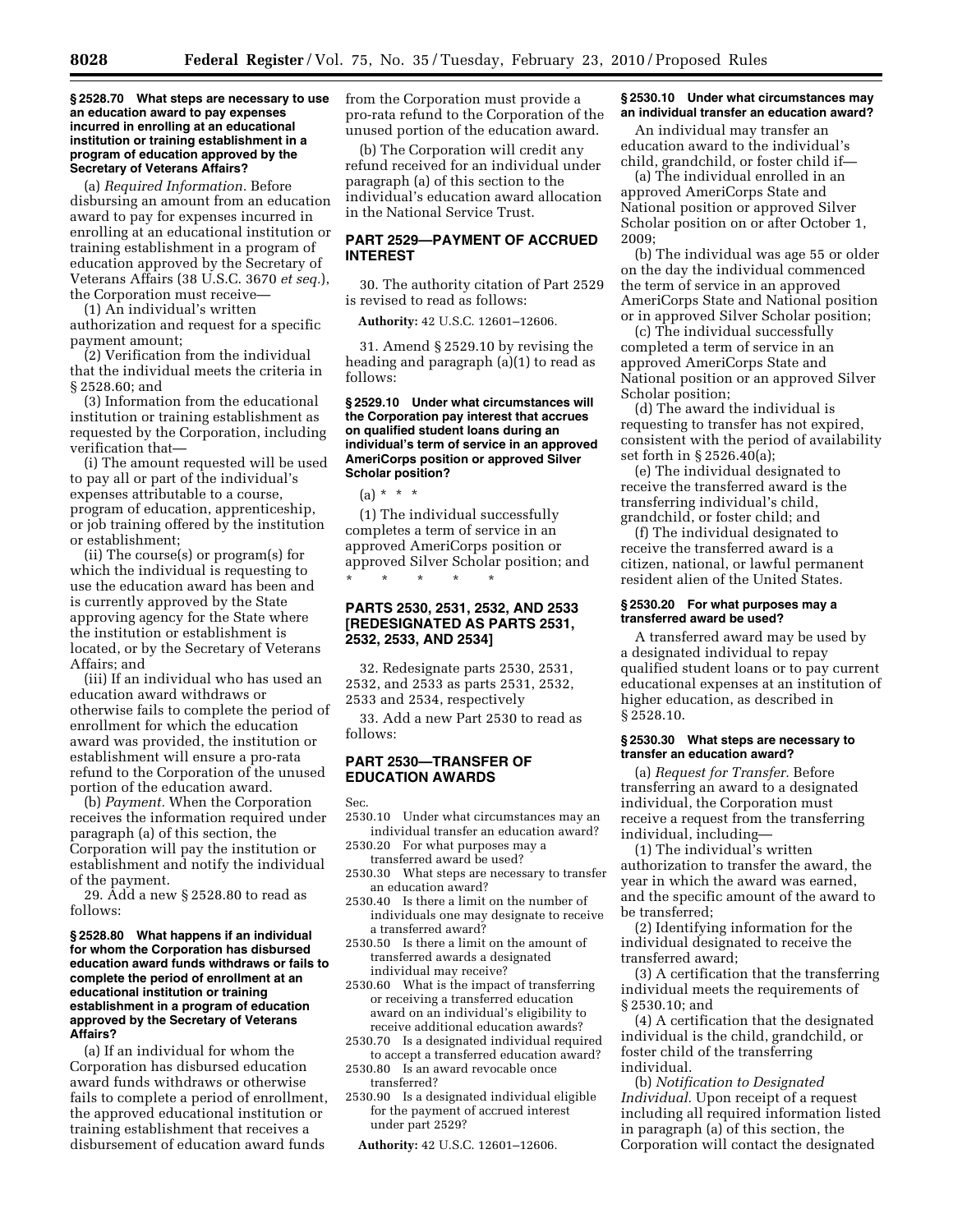individual to notify the individual of the proposed transfer, confirm the individual's identity, and give the individual the opportunity to accept or reject the transferred award.

(c) *Acceptance by Designated Individual.* To accept an award, a designated individual must certify that the designated individual is the child, grandchild, or foster child of the transferring individual and that the designated individual is a citizen, national, or lawful permanent resident alien of the United States. Upon receipt of the designated individual's acceptance, the Corporation will create an account in the National Service Trust for the designated individual, if an account does not already exist, and the accepted amount will be deducted from the transferring individual's account and credited to the designated individual's account.

(d) *Timing of transfer.* The Corporation must receive the request from the transferring individual prior to the date the award expires.

### **§ 2530.40 Is there a limit on the number of individuals one may designate to receive a transferred award?**

(a) *General Limitation.* For each award an individual earns as a result of successfully completing a single term of service, an individual may transfer all or part of the award to a single designated individual. An individual may not transfer a single award attributable to successful completion of a single term of service to more than one designated individual.

(b) *Re-transfer.* If a designated individual rejects a transferred award in full, or the Corporation determines that an award was revoked for good cause in accordance with § 2530.80(c), the transferring individual may designate another individual to receive the transferred award.

### **§ 2530.50 Is there a limit on the amount of transferred awards a designated individual may receive?**

Consistent with § 2526.50, no individual may receive more than an amount equal to the value of two fulltime education awards. If the sum of the value of the requested transfer plus the aggregate value of educational awards a designated individual has previously received would exceed the aggregate value of two full-time education awards, as determined pursuant to § 2526.50(b), the designated individual will be deemed to have rejected that portion of the award that would result in the excess. If a designated individual has already received the aggregate value of two full-time education awards, the

individual may not receive a transferred award, and the designated individual will be deemed to have rejected the award in full.

### **§ 2530.60 What is the impact of transferring or receiving a transferred education award on an individual's eligibility to receive additional education awards?**

(a) *Impact on Transferring Individual.*  Pursuant to § 2526.50, an award is considered to be received at the time it becomes available for an individual's use. Transferring all or part of an award does not reduce the aggregate value of education awards the transferring individual is considered to have received.

(b) *Impact on Designated Individual.*  For the purposes of determining the value of the transferred education award under § 2526.50, a designated individual will be considered to have received a value equal to the amount accepted divided by the amount of a full-time award in the year the transferring individual's position was approved.

(c) *Result of revocation on award value.* If the transferring individual revokes all or part of a transferred education award, the value of the education award considered to have been received by the designated individual for purposes of § 2526.50 will be reduced accordingly.

### **§ 2530.70 Is a designated individual required to accept a transferred education award?**

(a) *General Rule.* A designated individual is not required to accept a transferred education award, and may reject an award in whole or in part.

(b) *Result of rejection in full.* If the designated individual rejects a transferred award in whole, the amount is credited to the transferring individual's account in the National Service Trust, and may be transferred to another individual, or may be used by the transferring individual for any of the purposes listed in § 2528.10, consistent with the original time period of availability set forth in § 2526.40(a).

(c) *Result of rejection in part.* If the designated individual rejects a transferred award in part, the rejected portion is credited to the transferring individual's account in the National Service Trust, and may be used by the transferring individual's for any of the purposes listed in § 2528.10, consistent with the original time period of availability set forth in § 2526.40(a). An individual may not re-transfer the rejected portion of the award to another individual.

### **§ 2530.80 Is an award revocable once transferred?**

(a) *Revocation.* An individual may revoke a transferred education award at any time and for any reason prior to the award's use by the designated individual.

(b) *Use of Award.* Upon revocation, the amount revoked will be deducted from the designated individual's account and credited to the transferring individual's account. The transferring individual may use the revoked transferred education award for any of the purposes described in § 2528.10, consistent with the original time period of availability set forth in § 2526.40(a).

(c) *Re-transfer.* Generally, an individual may not re-transfer an award to another individual after revoking the same award from the original designated individual. The Corporation may approve re-transfer of an award for good cause, including cases in which the original designated individual was unavoidably prevented from using the award, as demonstrated by the individual transferring the award.

## **§ 2530.85 What steps are necessary to revoke an award?**

(a) *Request for revocation.* Before revoking an award from a designated individual, the Corporation must receive a request from the transferring individual, including—

(1) The individual's written authorization to revoke the award;

(2) The year in which the award was earned;

(3) The specific amount to be revoked; and

(4) The identity of the designated individual.

(b) *Credit to transferring individual.*  Upon receipt of a request including all required information listed in paragraph (a) of this section, the Corporation will deduct the amount specified in the transferring individual's request from the designated individual's account and credit the amount to the account of the transferring individual, except as provided in paragraph (c) of this section. The Corporation will notify the transferring individual the amount revoked.

(c) *Used awards.* The Corporation will only revoke that portion of the transferred award that has not been used by the designated individual. If the designated individual has used the entire transferred amount prior to the date the Corporation receives the revocation request, no amount will be returned to the transferring individual. An amount is considered to be used when it is disbursed from the National